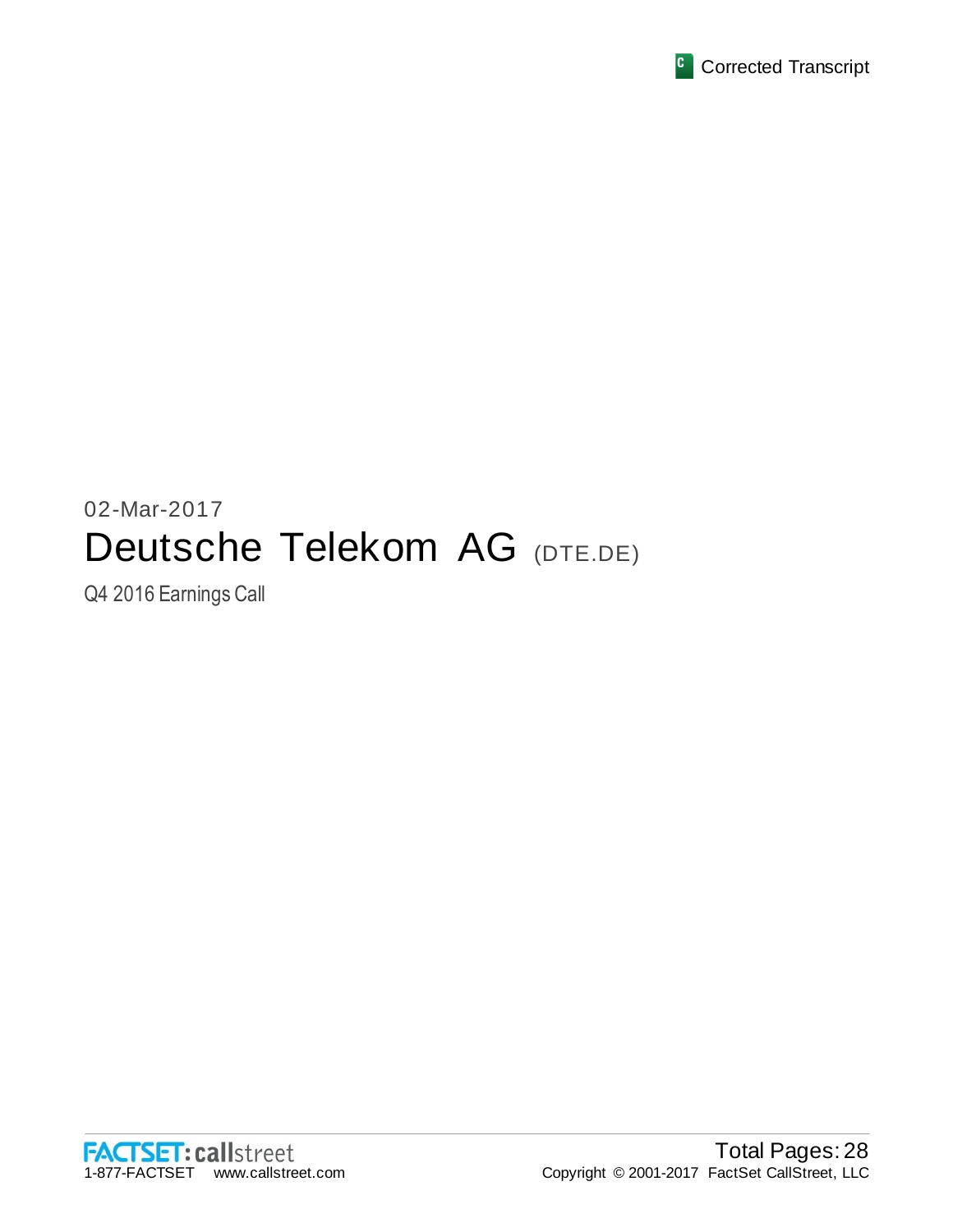# **CORPORATE PARTICIPANTS**

Hannes C. Wittig *Head-Investor Relations, Deutsche Telekom AG*

Timotheus Höttges *Chairman-Management Board & CEO, Deutsche Telekom AG* Thomas Dannenfeldt *Chief Financial Officer, Deutsche Telekom AG*

# **OTHER PARTICIPANTS**

Sam McHugh *Analyst, Exane Ltd.*

Stéphane Beyazian *Analyst, Raymond James Financial International Ltd.*

Akhil Dattani *Analyst, JPMorgan Securities Plc*

Emmet B. Kelly *Analyst, Morgan Stanley & Co. International Plc*

Ottavio Adorisio *Analyst, Société Générale SA*

Simon H. Weeden *Analyst, Citigroup Global Markets Ltd.*

Dominik Klarmann *Analyst, HSBC Trinkaus & Burkhardt AG (Broker)* Guy Peddy *Analyst, Macquarie Capital (Europe) Ltd.*

Spyros Nicholas Delfas *Analyst, Redburn (Europe) Ltd.*

................................................................................................................................................................................................................................

Ulrich Rathe *Analyst, Jefferies International Ltd.*

Frederic Boulan *Analyst, Bank of America Merrill Lynch*

Mathieu Robilliard *Analyst, Barclays Capital Securities Ltd.*

Andrew Lee *Analyst, Goldman Sachs International*

Justin Funnell *Analyst, Credit Suisse Securities (Europe) Ltd.*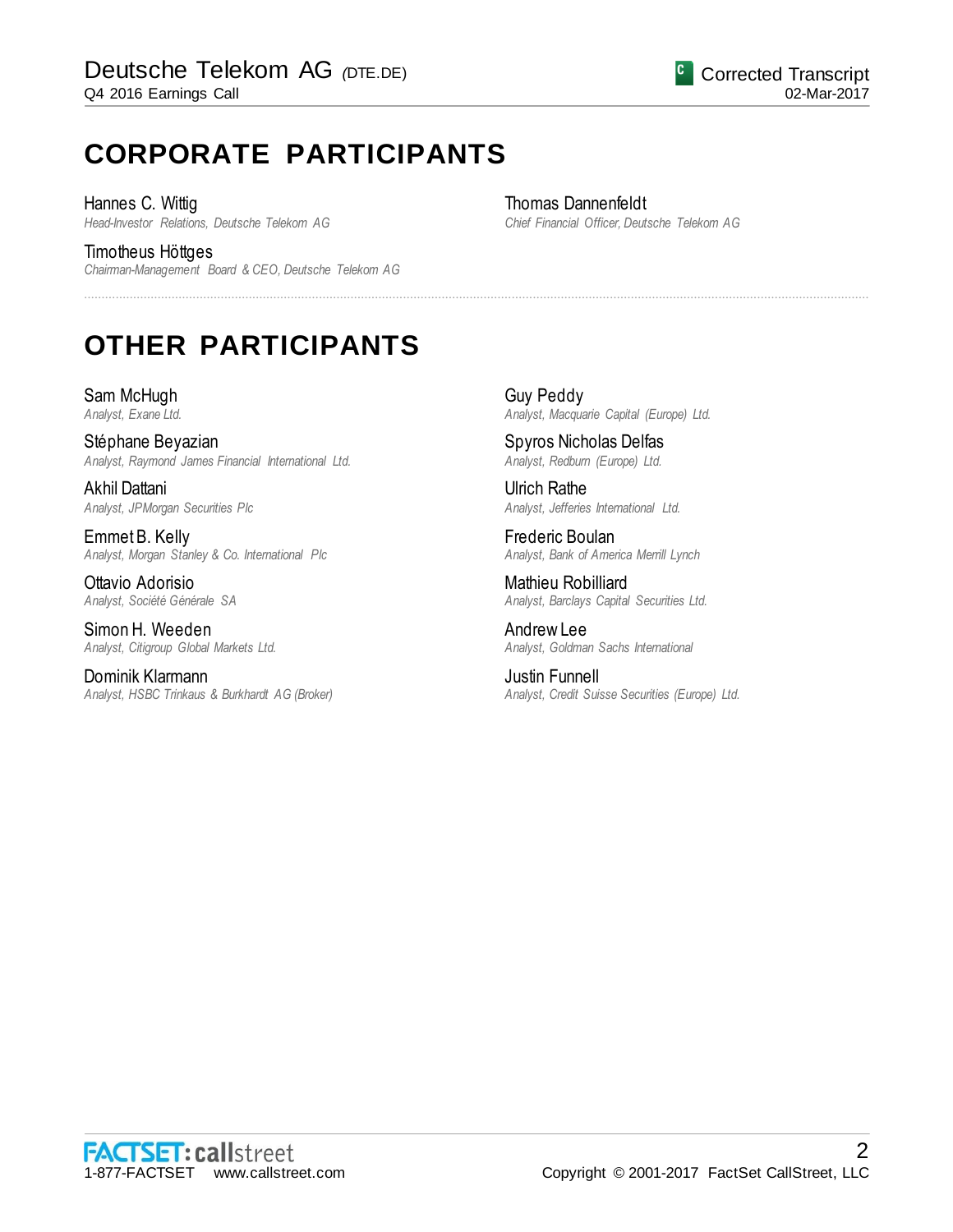# **MANAGEMENT DISCUSSION SECTION**

**Operator**: Good afternoon, and welcome to Deutsche Telekom's Conference Call. At our customer's request, this conference will be recorded and uploaded to the Internet.

May I now hand you over to Mr. Hannes Wittig?

# Hannes C. Wittig

*Head-Investor Relations, Deutsche Telekom AG*

Yes. Good afternoon, everyone. Welcome to our Q4 and Full Year 2016 Conference Call. With me are our CEO, Tim Höttges; and our CFO, Thomas Dannenfeldt. As usual, Tim will first provide his highlights for the year before Thomas will dig deeper into our Q4 performance. Finally, Tim will provide his closing comments and then we will have Q&A. You will find our usual disclaimer in the presentation.

................................................................................................................................................................................................................................

................................................................................................................................................................................................................................

With this, let me give the word to Tim for his highlights.

# Timotheus Höttges

*Chairman-Management Board & CEO, Deutsche Telekom AG*

Yeah. Hello, everybody. Warm welcome here also from my side, and just quickly go in to the matter here. 2016 was a good year for Deutsche Telekom for our customers and for our shareholders, benefiting from our ongoing high investments in Europe, and in the U.S. We achieved strong growth with customers with earnings and with our dividend. We delivered our guidance from 2016. Today, we also present our guidance for 2017, where we target another year of strong investments combined with double-digit free cash flow growth. We are delivering against the group target we presented at our Capital Markets Day two years ago, and we confirm these targets today.

As always, I will start with a short overview before Thomas will provide you with some more detail on our most recent quarter results. The first slide is our usual quick reminder of our main strategic building blocks. The good news is that a strategy stays a strategy stays a strategy and that these remains as valid as on the first day. And we are focusing on execution. We like to be consistent and we like to predictable.

Slide five shows key financials over time. It shows that we promised at the beginning of 2015 and what we have since delivered. Some businesses are outperforming, some exceptionally strong. Other business delivered as expected, while others still have to work to do. I think you know who I'm talking about. But the simple message is that, when you add it all up, we are delivering on our growth promises.

Our revenue have grown over €10 billion in the last two years. Our EBITDA, excluding the U.S. leasing effect, grew by almost €3 billion, which is over 15% during this period, well ahead of our guidance.

Despite our high investments, our free cash flow grew by almost 10% and with the €0.60, we are proposing today our dividend will grow by €0.10 between 2014 and 2016. Going forward, we expect our strong growth to continue and you can see the main element of our guidance on this slide.

We expect our revenues to keep growing and our EBITDA to grow by 4% to €22 billion in 2017. As you know, we guide using last year's average exchange rate. If you were to take the exchange rate of our most recent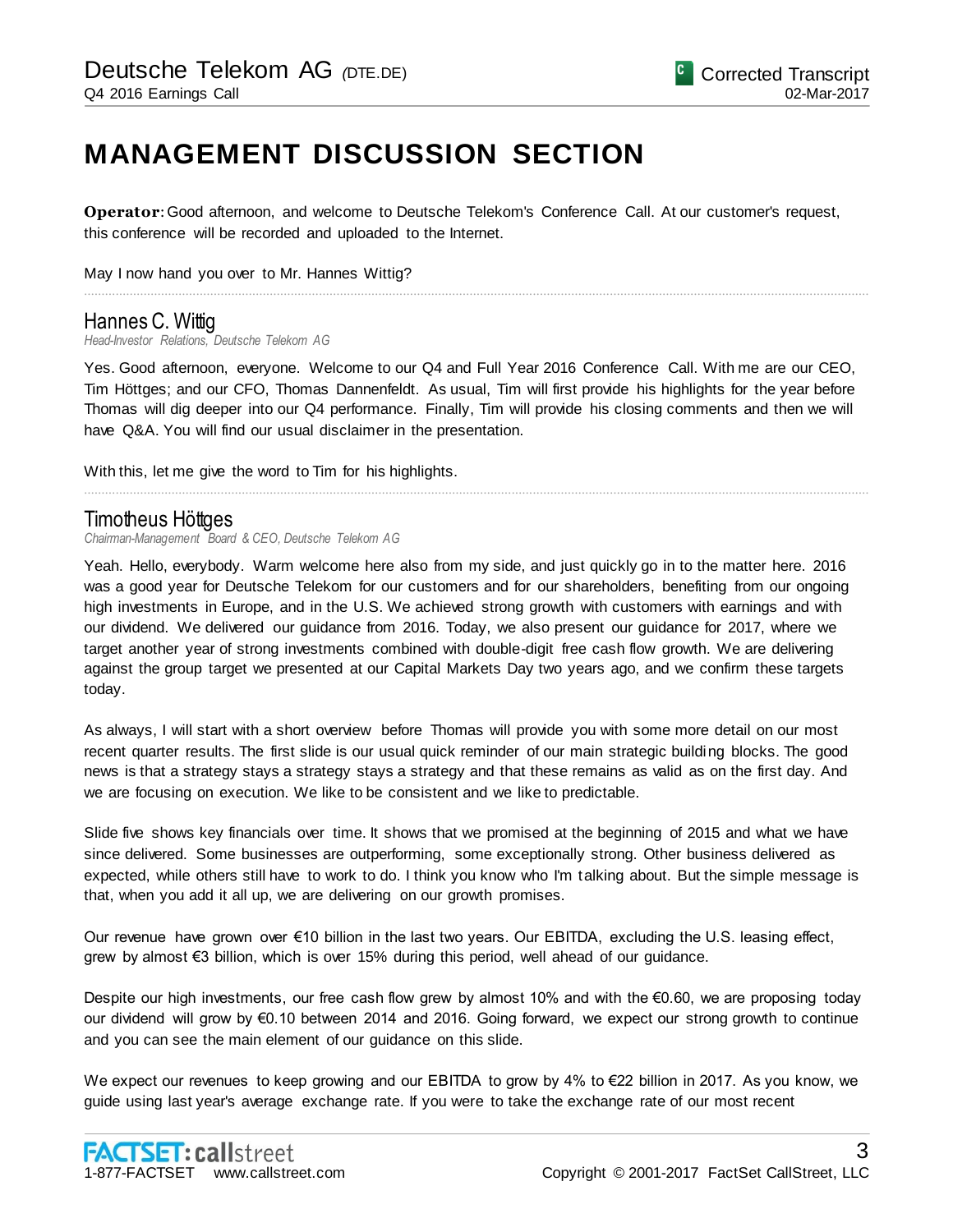# Deutsche Telekom AG *(*DTE.DE) Q4 2016 Earnings Call

consensus instead, our EBITDA guidance would be around €4.4 billion higher. And despite of further increase in investments to €12 billion, we expect our free cash flow to grow by more than 10% to €5.5 billion [indiscernible] (12:32) €22.2 billion and 5.5%.

On the next slide, you can see some of the 2016 highlights. We continue to strengthen our position in Europe and in the U.S. We invested more than €11 billion in 2016, and on top of that, we spent €3 billion on spectrum, mainly in the U.S. Unlike some of our peers, we are not taking a break from investing the contrary. And we are seeing the results, our strong growth continues. Our revenues grew by almost 6% last year, our EBITDA by over 7%. Despite our high investments, our free cash flow grew by 9% to €4.9 billion last year. And we are therefore happy to propose a dividend of €0.60 per share for 2016, up from €0.55 the year before.

Our customer growth remains strong. Again, the demand for our German fiber product stands out. We now connect almost 7 million German homes and businesses with fiber. We added a new record of 2.4 million fiber customers in the last 12 months alone. Clearly, our German customers are very happy with this product and we remain focused on rolling out our super-dense fiber network as quickly as possible.

In the U.S., we gained more than 8 million subscribers last year, well ahead of our initial guidance. And the guidance provided by our U.S. team shows that we will not stop.

The next page shows some examples for the strong momentum we are seeing with our customers. We continue to see good momentum with our MagentaEINS convergence products. We now have 4.4 million converged subscriptions in Europe, up from 3.9 million at the end of the third quarter.

Germany delivered 3 million MagentaEINS customer, promised at our 2015 Capital Markets Day, two years ahead of time. I already mentioned our success with fiber in Germany, where we added a record of 2.4 million homes in the last 12 months. 33% of our retail broadband homes are now on fiber, up from 23% one year ago.

Our U.S. performance continues to speak for itself. We now have almost 72 million subscribers. Just to put it in perspective, Sprint has 59 million. In the cloud, we grew 12% last year and we now have €1.6 billion of sales in this strategic growth market. When it comes to innovation, I don't want to bore you with the repetition of what I told you in recent quarterly presentation. So let me stick to a few highlights.

2016 was a year of many exciting product launches, such as our Open Telekom Cloud, new security solutions or our new EntertainTV platform. Our networks in Europe and in the U.S. won many surveys. In Germany, our continued network leadership was recently confirmed by all the major network tests. In the Netherlands, we just announced a highly innovative network partnership with Huawei, which will give us an edge for years to come.

Our highly innovative hybrid router now has almost 300,000 customers. Our German more-for-more tariff were well received and our German customers almost doubled their data usage last year. We added mobile video to our MagentaEINS portfolio and this was very well received with over 100,000 new subscriptions in Q4 alone.

At last week's Mobile World Congress, we focused on 5G, where we see ourselves well positioned and clear as an innovation leader. Let me highlight just two innovations in particular.

Together with SK Telecom, our partner, we demonstrated the world's first cross-country network slicing. Network slicing is a key feature for 5G. It allows to differentiate the network experience for different users. We demonstrated that this can be done across country borders, which is a key, for instance, for global [ph] cars (17:03) or for global vertical solutions.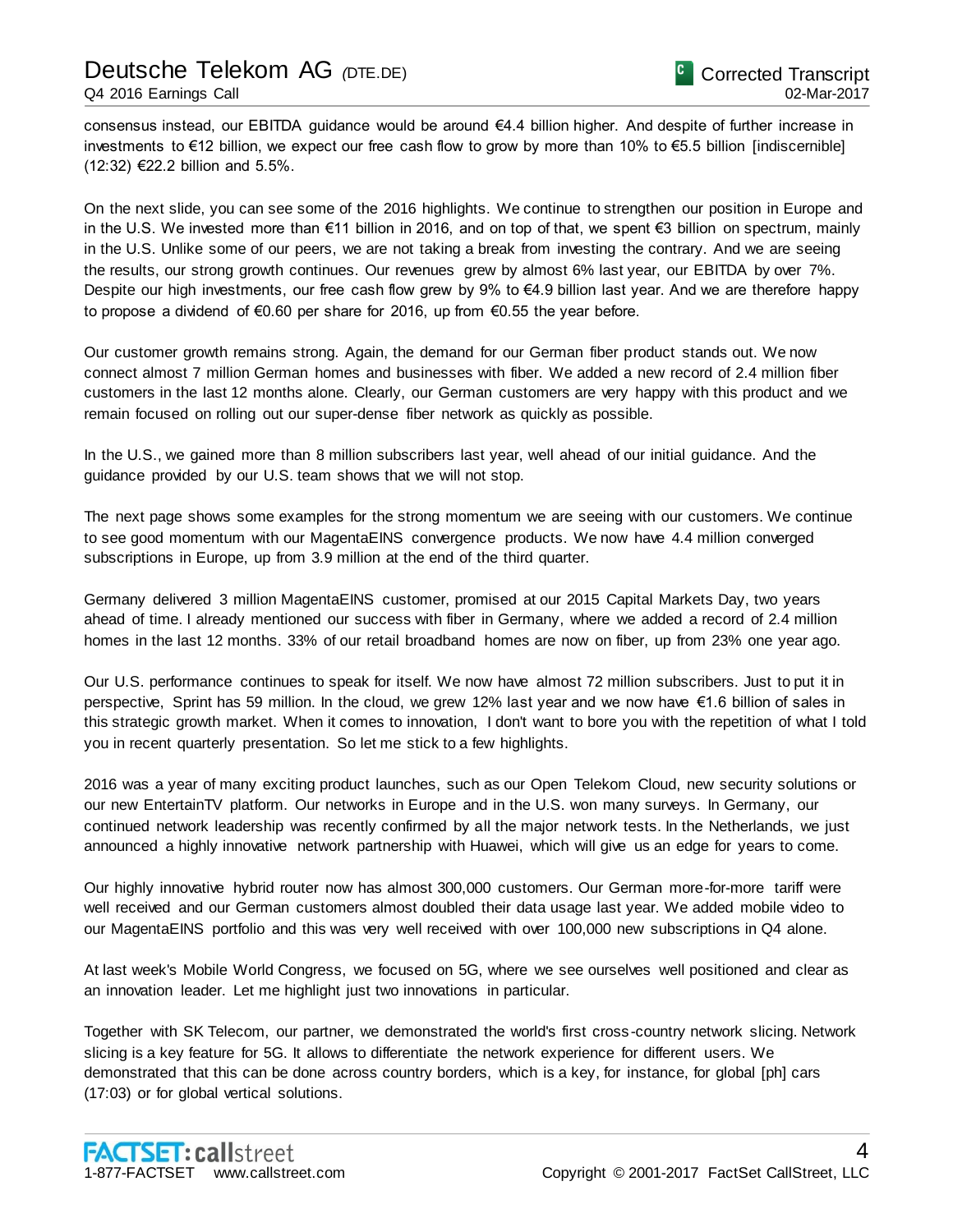We followed up the world's first one millisecond latency over a mobile network, which we delivered at last year's Congress, with a pioneering network innovation, which guarantees latency for individual 5G applications. This guaranteed latency addresses the requirement that we have frequently presented as a request from our customers.

We made great progress with our Smart Home platform as well, where we added 100,000 German customers last year, and which we successfully sub-license to other European operators. We have 40 partners for this platform alone, so this is also a great example for successful partnering.

We are also seeing the first tangible benefits of our network transformation. In Germany, for instance, where we have rolled out our All-IP aggregation platform, customers find it easier to connect, and our incoming call center traffic is lower by around a quarter.

Innovation also means service innovation. In Germany, we now have more than 600,000 customers to our IT support service and we saw almost 0.5 million transactions on our Magenta service app. In Austria, through our digital assistant, Tinka, we are successfully using artificial intelligence in our customer service since 2014 and we are very close to launch commercially an artificial bot.

Slide nine compares our 2016 performance with the guidance at the beginning of the year and summarize the outlook for 2017. As mentioned, our main group financial metrics are well on track for what we committed at last year's Capital Markets Day and we reiterate these targets today.

................................................................................................................................................................................................................................

With this, I hand over to Thomas, who will discuss our fourth quarter in greater detail.

# Thomas Dannenfeldt

*Chief Financial Officer, Deutsche Telekom AG*

Yeah. Thanks, Tim. And very warm welcome from my side as well. As always, my first slide shows the financial highlights for the group as a whole. Our financial momentum remained strong in the fourth quarter despite some legacy issues in our T-Systems unit and increased customer investments in the European operations.

Our revenue growth reaccelerated to 9% this quarter, largely driven by double-digit service revenue growth in the U.S. For the year as a whole, our revenues grew by over 5%. Adjusted EBITDA grew 2.4% in the quarter. For the year as a whole, our reported adjusted EBITDA grew 8%, equivalent to 4.1% on a comparable basis.

This growth was achieved despite a temporary slowdown in the run rate of our indirect cost savings, due to a further step-up in network migration costs and additional commercial investments in Europe. Our adjusted earnings were broadly stable year-over-year. Our reported fourth quarter net profit was hit by the BT write-down. Looking at it from a full-year perspective, this write-down largely reversed our earlier book gain we had in the first quarter of the year.

After a very strong third quarter, our fourth quarter underlying free cash flow was slightly down year-on-year, but this basically reflected phasing and, as you can see, we comfortably delivered our promised €4.9 bill ion for the year as a whole. Our net debt was impacted by U.S. dollar strength and spectrum purchases, but we nevertheless managed to reduce our headline leverage ratio to 2.3 times EBITDA.

Moving on to slide 12. In Germany, our sales were down by 0.5% this quarter. We adjust for the drag from roaming and termination rate cuts, our German revenues were slightly up year-on-year. Our EBITDA grew in the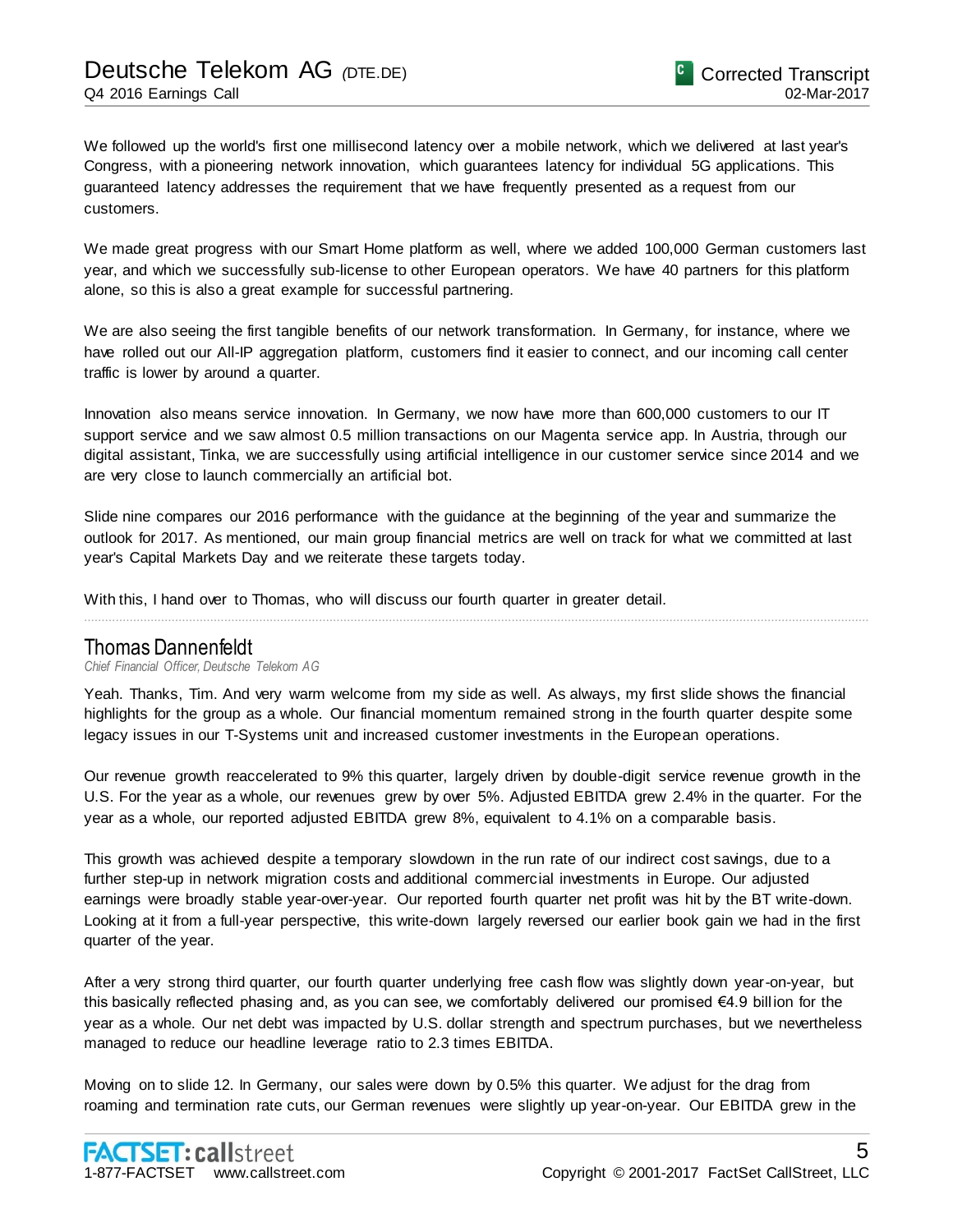# Deutsche Telekom AG *(*DTE.DE) Q4 2016 Earnings Call

fourth quarter, taking us to the promised €8.8 billion full-year EBITDA we had initially guided for. Going into 2017, our German business no longer includes the tower operations, which we now report under Group Development and we've provided a pro forma restatement with today's earnings release.

For 2017, we expect the positive EBITDA momentum of the last quarter to continue benefiting from almost stable revenues, the more advanced IP migration, and the efficiency measures we took in 2016.

On slide 13, we present our German service revenue trends. In the appendix, we provide additional detail on the component part. And as you can see, our reported service revenues are again almost stable this quarter. When you adjust for roaming and termination rate cuts, our German service revenue would have grown slightly in the quarter, or would have been flat year-on-year.

Our reported mobile service revenue were again almost stable this quarter and again, as you can see in the appendix, adjusted for the close to 2% regulatory drag and a further close to 1% convergence accounting drag, our underlying mobile service revenue momentum remains firmly in the positive territory.

As before, small quarterly trend variations should not be overrated. We do not see major underlying trend changes and remain on track for our Capital Markets guidance of 1% service revenue CAGR before roaming.

Our fixed line service revenue momentum improved strongly this quarter, but remember that Q2 and Q3 trends have been impacted by one-offs in our wholesale division. So the underlying picture remains one of slow, but steady trend improvements. You can find more detail on the various drivers again in the appendix.

On the next two slides, we dive a bit deeper into our German mobile performance. Our commercial momentum performance remain very steady. We gained 514,000 contract customers in the fourth quarter, but this was again impacted by seasonal volatility in lower value service provider cards.

More importantly, our own branded customer base grew by 180,000, broadly in line with the trends in the previous quarters. We now have over 11 million LTE customers, up more than 3 million in the last 12 months.

The next slide shows the progress we are making from our convergence propositions and data monetization. Only two years after launch, MagentaEINS already accounts for one-third percent of the relevant mobile customer base and we achieved this milestone while keeping our underlying consumer mobile service revenue stable, which shows our successful up-selling. Benefiting from our more-for-more tariffs and other innovative propositions, our consumer mobile data usage growth further accelerated this quarter and almost doubled year-on-year.

So moving on to fixed line on slide 16, the clear highlight is the 674,000 new fiber customers we achieved last quarter, which is a new record. While our resellers keep doing well, most of the new customers were in our retail platform. We think this clearly demonstrates the benefits of our strategy to bring our super dense fiber network to as many homes as quickly as possible.

Our broadband growth accelerated to 87,000 broadband customers, benefiting from our outstanding fiber momentum, our Test the Best promotions and our new TV platform. You remember, we said 80 to 90 will be the number and, I guess, we're spot on here.

TV net additions improved to 61,000, which is good to see, but we think there is still a way to go on the TV side. Benefiting from our broadband momentum, line losses further improved. For 2017, we target at least the same broadband net adds as we delivered last year.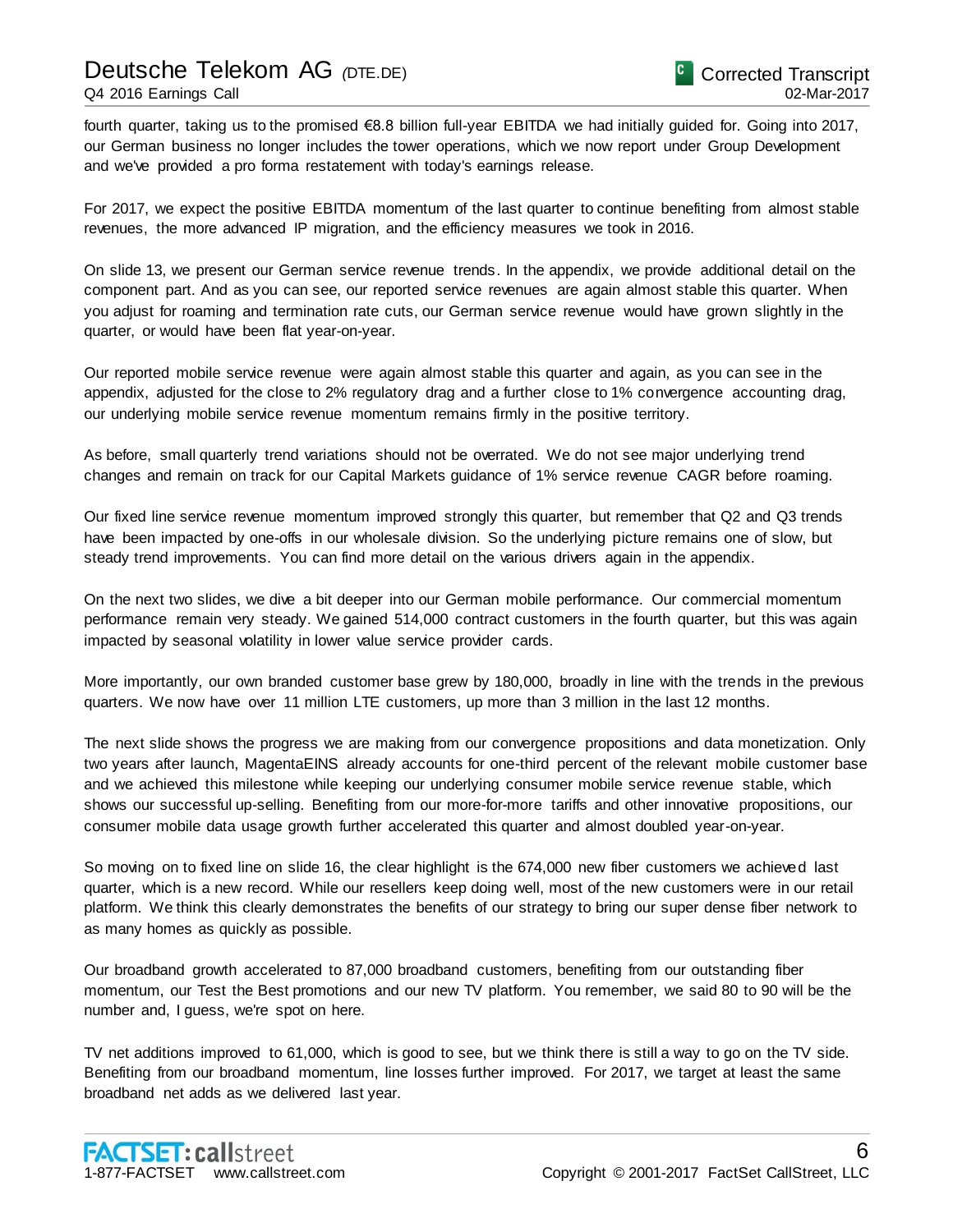So driven by growth in broadband and a better performance in our other revenue, our retail revenue momentum improved by 1 percentage point to minus 1.1 this quarter. Our broadband revenues grew 1.6% this quarter as in previous quarter in close side of the 2% CAGR we promised at the Capital Market Days. And again, also here you can find more detail on our fixed line revenue performance in the appendix.

On slide 18, you can see that we added a further 2 million German households to our fiber footprint in the fourth quarter, bringing the full year total to 4 million and now covers 64% as promised two years ago in the Capital Market Days.

53% of access lines already in our IP platform, so we are more than half way there, and we continue to work towards migrating our mass market access business to All-IP by the end of 2018.

So now moving to the U.S., to our usual two slides we have on T-Mobile U.S. who already presented there very strong numbers two weeks ago. Our momentum remains very strong. We won 1.2 million branded postpaid customers in the fourth quarter, and we also added more than 0.5 million prepaid customers. Strong subscriber growth and slight ARPU growth combined to 10.6% mobile service revenue growth, and we saw another quarter of very strong EBITDA growth.

With this result, T-Mobile U.S. provided guidance for the U.S. GAAP EBITDA of \$10.4 billion to \$10.8 billion in 2017, and also guided for 45% to 48% free cash flow CAGR from 2016 to 2019.

When re-consigning our T-Mobile U.S. with our EBITDA guidance for 2017, please take into account around €0.4 billion of U.S. GAAP IFRS versus IFRS adjustments, and compared to consensus, also around €0.4 billion of currency effect as already mentioned by Tim. T-Mobile also provided a strong customer growth outlook of 2.4 million to 3.4 million branded postpaid net additions.

On the next slide, we show some selected performance metrics for our U.S. subsidiary. Our branded postpaid phone churn improved year-on-year again, as did our bad debt expense ratio, as did our cost of service. To sum it up, another fantastic quarter for T-Mobile U.S.

So back in Europe, on the next slide, it was a very strong quarter for customer growth in our European segment. Continuing the Q3 performance, 381,000 contract net adds marked a substantial improvement compared to the prior year.

In the Netherlands, we have now grown contract net adds for six quarters in a row, 71,000 this quarter. The convergence momentum continues to accelerate with 180,000 new additions. And meanwhile, our TV and broadband momentum remains strong and steady.

Adjusted for roaming, our organic revenue momentum was stable this quarter. However, organic EBITDA was down almost 10% this quarter. This reflects revenue mix effects, the impact of European roaming, some comp issues, but mainly it reflects increased market invests as we can see in the improved customer momentum.

Going forward, we will continue to focus more on customer momentum. Our performance will also be impacted by some roaming, investments in convergence, our Pan-Net project in the European Aviation Network, but we nevertheless anticipate only a slight further EBITDA decline in 2017.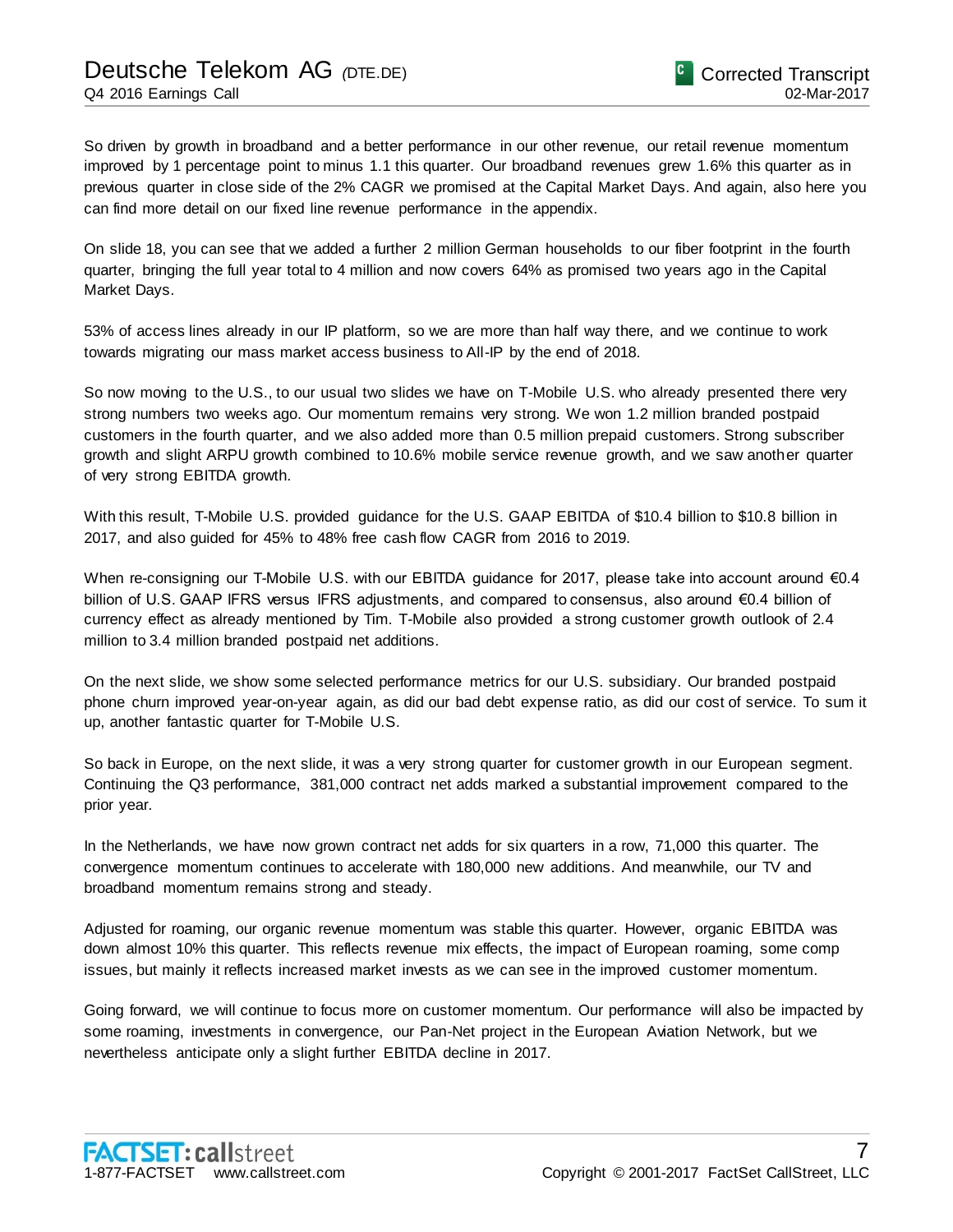Q4 2016 Earnings Call

As chart 23 shows, in Europe, we now have migrated almost 60% of our homes to IP, and our LTE coverage now stands at 84% and our fiber coverage at 26%.

The performance of T-Systems this quarter was negatively impacted by write-downs related to two large legacy contracts, which we had already flagged to you in our call in Q3. The unit's EBITDA performance was being impacted by All-IP transformation costs as the business customer migration is stepping up a gear.

Revenues were down 7.4% year-on-year and our Q4 EBITDA was only €60 million. Many of you will ask if this reflects increased pressure in the public sector in global accounts or more generally in the overall B2B business. Why we are clearly not satisfied by our financial performance of T-Systems this year, the picture is more differentiated. We're doing well in the public sector and more generally in our European B2B businesses.

You can see this, for instance, in the positive 2016 B2B revenue momentum shown by our German unit. Our overall order book was stronger than in the previous years. In our case, the challenges are well known and in principle unchanged. We still have some exposure to standard IT business. And like most of us, we are subscale in the global connectivity game.

As you know, we began to tackle these issues a few years ago through refocusing of activities towards a more network centric services such as public cloud and security product, and through a major efficiency program.

Last year, we also presented ngena, an innovative platform for global peer-to-peer connectivity to overcome our scale limitations. And we are now in good discussions with BT regarding further cooperation. Yesterday, we've announced – was it yesterday or the day before, we announced the cooperation regarding the international network collaboration.

We're seeing mostly good progress with our strategic initiatives. Unfortunately, progress is sometimes slower than we would like and occasionally there are some legacy issues, but we think the direction of travel is right. For 2017, we project at least stable EBITDA for the division.

So on the financials, Q4 free cash flow was down year-on-year, but as mentioned earlier, this was mainly due to phasing. Just to remind everyone, we've been – after Q3, we've delivered much more than 80% of the total year's guidance. So that was clear, our net debt was impacted by the strength of the U.S. dollar, by spectrum payments due to this quarter, and by a number of other miscellaneous items, including revaluation of the T-Mobile mandatory convertible.

The next slide shows our financial metrics. At 2.3 times, our net debt remains well within our comfort zone of 2 times to 2.5 times adjusted EBITDA. At the end of last year, we extended our existing funding agreement with T-Mobile by agreements related to a further \$3.2 billion. We continue to see this as a win-win for both parties because of the meaningful cash cost savings. Year-to-date, we have already raised €6.8 billion of debt under favorable conditions all in general by the way covering our maturities in 2017 and to finance and advance our latest funding agreements with T-Mobile.

My final slide, as always, summarizes the strategy we've presented to you at the Capital Market Days 2015 and as Tim said, a strategy is a strategy is a strategy. So, we continue to execute well against those targets, and we remain confident that we will keep delivering them going forward.

................................................................................................................................................................................................................................

And I guess, with this, I hand over back to Tim with some of his closing remarks. No?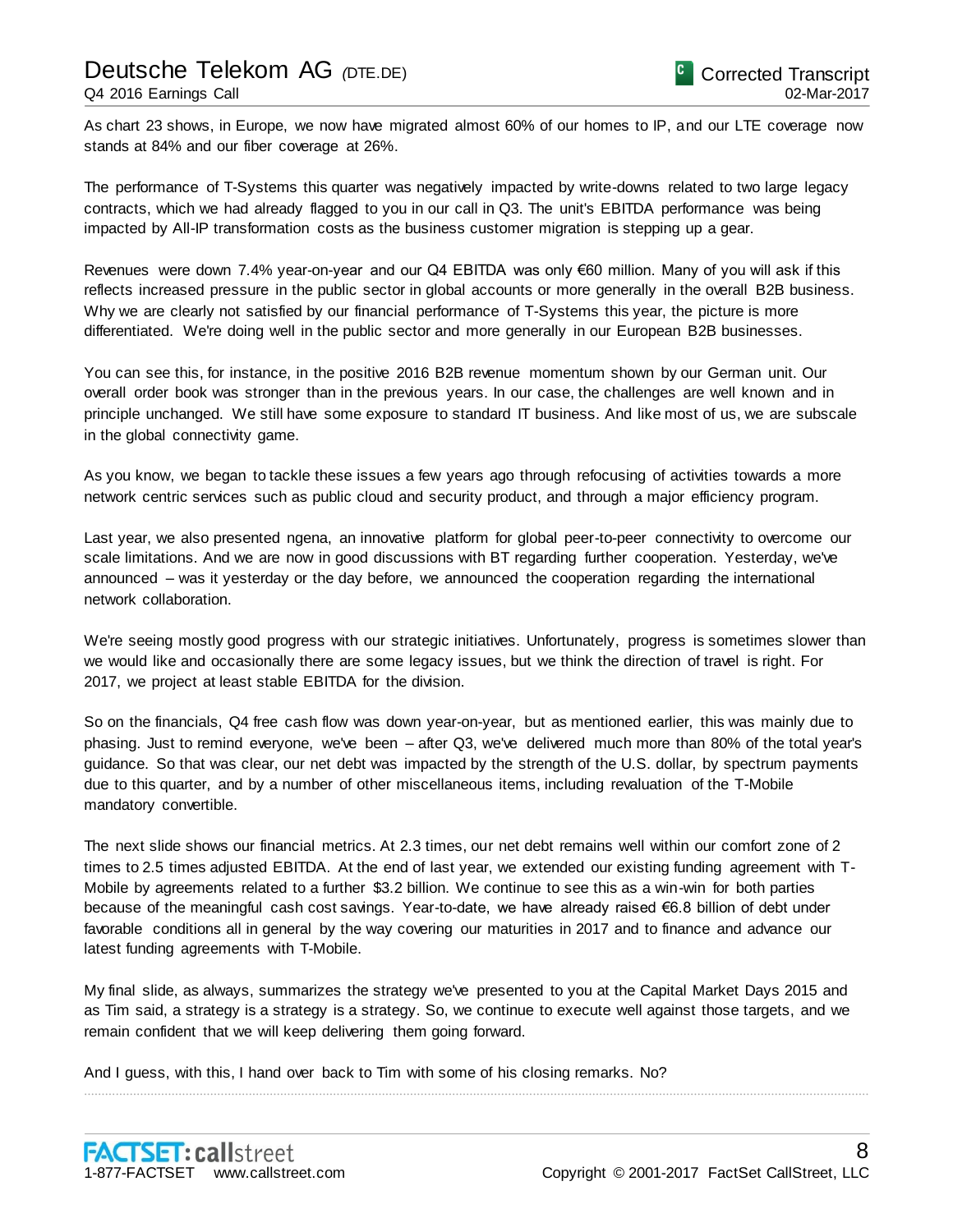Corrected Transcript 02-Mar-2017

# Timotheus Höttges

*Chairman-Management Board & CEO, Deutsche Telekom AG*

No. We'll go into the question and answer right away.

# Thomas Dannenfeldt

*Chief Financial Officer, Deutsche Telekom AG*

Okay. So...

# **QUESTION AND ANSWER SECTION**

**Hannes C. Wittig**<br>Head-Investor Relations, Deutsche Telekom AG *Head-Investor Relations, Deutsche Telekom AG* A

Okay. Thank you, Tim and Thomas. It's now time for the Q&A. [Operator Instructions] And we would be grateful if you could in general restrict yourselves to two questions at a time. Thank you. So the first question we have is from Sam McHugh at Exane. Sam?

................................................................................................................................................................................................................................

................................................................................................................................................................................................................................

................................................................................................................................................................................................................................

# Sam McHugh **Sam McHugh analyst, ExaneLtd.** Q

Yeah, good afternoon, guys. Two questions then please. First on the All-IP migration. Can you just remind me how much you're spending on that, OpEx and CapEx annually? And when we should expect those costs to subside? And then secondly, just on the potential for the tower business. How much scope is there to increase tenancy rates? And you talked about creating value in it; can you just kind of outline the other kind of ways you could create value? Thank you very much.

................................................................................................................................................................................................................................

# Thomas Dannenfeldt

*Chief Financial Officer, Deutsche TelekomAG* A

So I'm going to start with the All-IP part, and then I go to the tower business, potentially Hannes will answer that one. We are spending roughly €1 billion this year in total spend across Germany and T-Systems and the European segment CapEx and OpEx altogether. And there is no change on the mid-term outlook we've given in terms of the related upside to that. Just to remind everyone, we said it will be €1.2 billion net OpEx reductions by all the topics we are driving here on the superior production model materializing themselves completely in the early 20s.

................................................................................................................................................................................................................................

**Hannes C. Wittig**<br>Head-Investor Relations, Deutsche Telekom AG *Head-Investor Relations, Deutsche Telekom AG* A

Yeah. And on the towers, I think the – you've seen that we have moved it out of the German segment and into our new segment, Group Development, and the main point here is that we think it gives us greater opportunities to develop the business. So this is not primarily financially motivated. Financial transactions could be part of the development path going forward, but it's not a necessity, you know and you have seen, we are well within our rating corridors and debt reduction, therefore, is again not a primary driver.

So what is – the main focus is to develop the business operationally and strategically as we move towards 5G and I think you can see that to some extent in the appointment of Bruno Jacobfeuerborn as a CEO of our tower business. He is a highly recognized leader in 5G across the world and is also our group CTO and I think that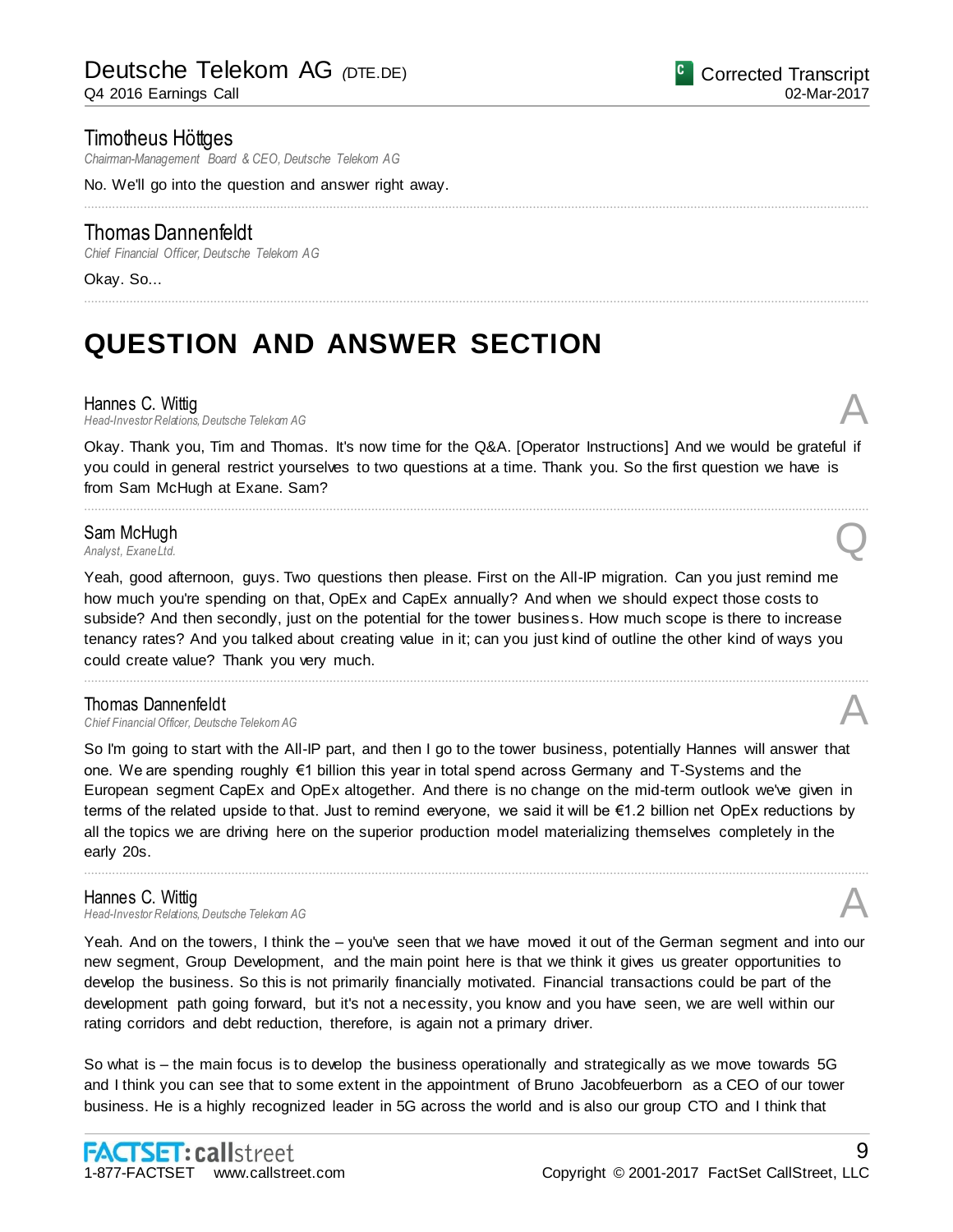speaks in itself for some of the opportunities we see towards 5G, Internet of Things and et cetera. So yes, that could also lead to more third-party business over time, but I think it's too soon to be too specific here.

................................................................................................................................................................................................................................

So the next question, we can take from Stéphane Beyazian at Raymond James. Stéphane?

### Stéphane Beyazian

*Analyst, Raymond James Financial International Ltd.* Q

Yes. Thank you. I just would like to come back on T-Systems and perhaps BT. The new agreement with BT Global Services is about network and expanding your footprint. But I'm wondering looking at both issues, BT and yourself in a global market, if you don't have here a case for more concerted commercial strategy on geographies to take some market pressure off or simply a tie up outside your whole market? And probably, following up on the BT question, you expressed concerns last year on critical issues at BT such as Brexit, pensions and network. Is there any change in your investment approach now that BT shares are, let's say, cheaper than last year? Thank you.

................................................................................................................................................................................................................................

# Timotheus Höttges

**Chairman-Management Board & CEO, Deutsche Telekom AG** 

So the first thing is with regards to the Brexit and the question about BT. It does not change the way how we think about our financial investments in BT. Although we are quite concerned about this regulatory debate in the UK, which is not coming to an end. So this is definitely I think, for me, the biggest obstacle in my observation as a 12% shareholder here.

In principle, BT is a great company. It executes well and it will definitely benefit from the EE integration going forward. It has strong market positions in the consumer market, in the B2B market in their home country, and it is well positioned as well on the content side, it's a fixed mobile converged player. And this is a business we understand and which we heavily promote. Our intention is to promote BT wherever we can and it is up to BT how much they take advantage of it and how fast they're doing it. In any case, we will do everything to make this business as successful as possible, and we are not considering any change in our shareholding or perspective as of today. We are anyhow subjected to a standstill and a lockup agreement until mid of the year. So, that is, let's say, the current positioning.

Independent from that one, we made some progress in the way while we're cooperating with BT, and we are hosting their customers on our SAP, on our server architecture, and we are doing a direct interconnect with their infrastructures on the fixed line customers, and this is helping both companies to better utilize the infrastructure. So, has it changed? No. The intention is there. And is it an easy phase for BT? No, definitely not, but we are a side of the team and trying to support wherever we can.

................................................................................................................................................................................................................................

................................................................................................................................................................................................................................

### Hannes C. Wittig

*Head-Investor Relations, Deutsche Telekom AG* A

Okay. Thank you, Tim. So, next question we have from Akhil at JPMorgan.

### Akhil Dattani

*Analyst, JPMorgan Securities Plc* Q

Yeah, hi. Good afternoon. I have two questions please if I may. Firstly on the German mobile market, last year, we saw Deutsche Telekom announce more-for-more price increases back in February. Since then, we've seen pretty much the entire market follow suit. So just keen to understand how you feel the benefits of those changes have impacted Deutsche Tel and whether we should read anything or not into the decision as yet, not to have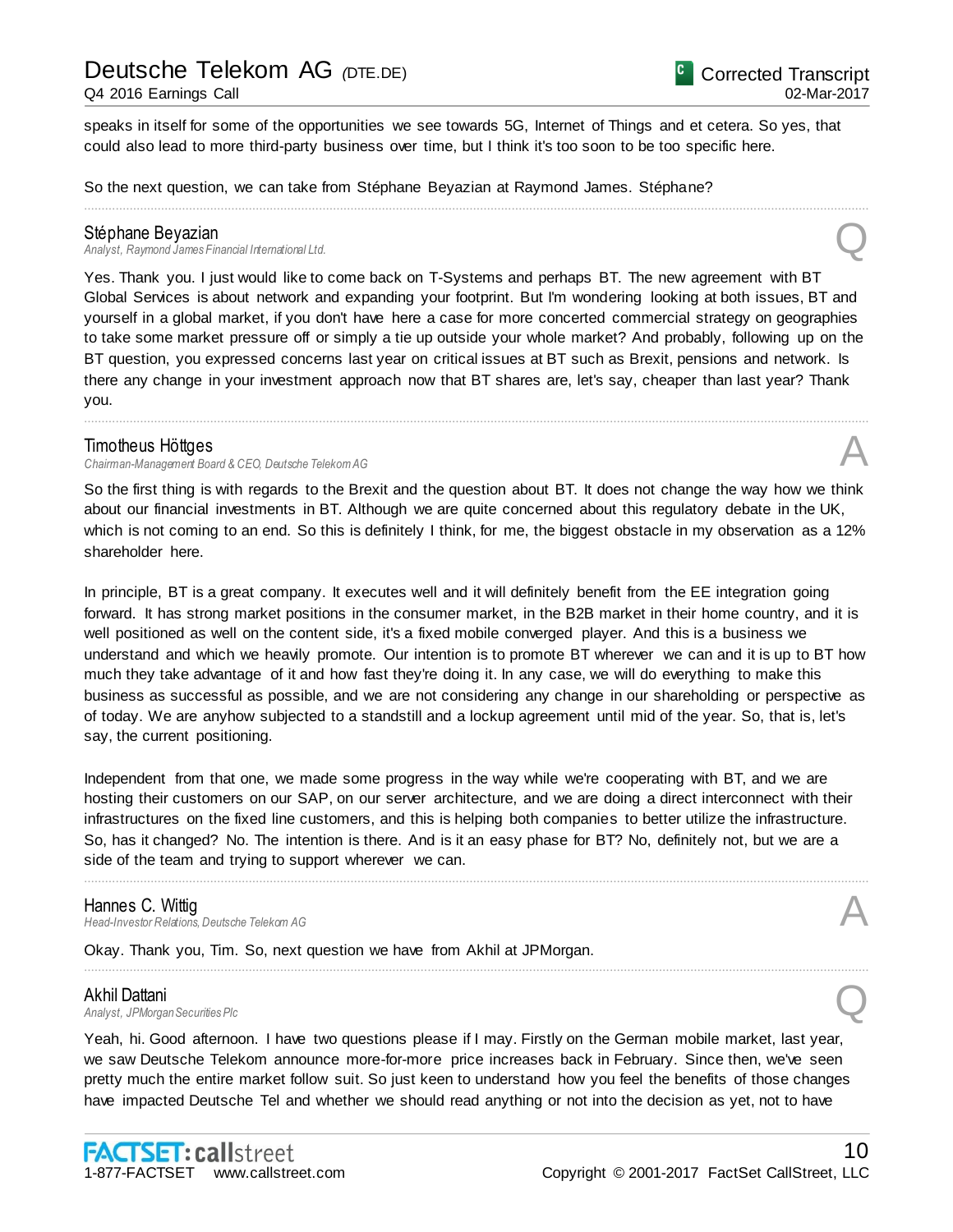Q4 2016 Earnings Call

Corrected Transcript 02-Mar-2017

replicate to that again as we've gone into this year. And linked to that we've seen a number of markets across Europe starting to push through much larger data allowances in attempt to really present the gap between the MVNOs, who find it very hard to replicate these sorts of offers. So, just keen to understand do you think there is merits to simile putting too much larger data increases going forward as you try and increase the gap between the [indiscernible] (40:21).

And then secondly, I guess a very open ended question around the U.S. We've seen the new Head of the FCC make a number of comments around consolidation and his thoughts around that. SoftBank has been quite public in some of their commentary, so just wanted a simile you might be willing to share any thoughts around U.S. consolidation going forward and your start on that. Thanks a lot.

................................................................................................................................................................................................................................

................................................................................................................................................................................................................................

**Hannes C. Wittig**<br>Head-Investor Relations, Deutsche Telekom AG *Head-Investor Relations, Deutsche Telekom AG* A

So, Akhil, there was three questions, but we will try our best.

# Timotheus Höttges

**Chairman-Management Board & CEO, Deutsche Telekom AG** 

So, Akhil, let me, let's say, give a kind of statement with regard to our German market and I think 2016, and especially the fourth quarter, was a very encouraging quarter for the German business. We have very strong broadband net adds, the best numbers we have seen and we are very close heading to the 40%. So, significant improvements and as well in the way how we are competing with the cable operators at this one.

We have seen an increase on TV adds. That's definitely the case where we want to see more progress to be made with our new TV platform. So, that's something to come. Record improvement on fiber net adds, 394,000 net adds in that quarter on the fiber side. This is more than 120,000 more than the average of the last quarters. So you see wherever we are now opening up and as well as what I had mentioned last time, where we open up new bandwidth and new infrastructure, the customers are very happy to take our brand.

We have increased the Magenta ONE footprint from 3 million beyond and every MagentaEINS customers coming with €8.70 additional ARPU, which is helping us on the revenue side. And on overall, we have seen that on the mobile side, our brand and our network perception is even stronger. We are very much supported from the B2B side in this regard, a lot of customers, independent from the situation that we do not have to reduce prices in the competition. It is the quality issue, which is driving customers into our arms, is paying-off. So, we're quite encouraged and that gives us the foundation for the encouraging forecast with regard to growth in the German entity for 2017.

................................................................................................................................................................................................................................

# Thomas Dannenfeldt

*Chief Financial Officer, Deutsche Telekom AG* A

And maybe to add on this one, and then we come to the question on the U.S. First of all, more-for-more, just if you look at the numbers, we've seen, in 2016, we've seen headwinds regulatory, headwinds by roaming and by MTR cuts of €88 million, in the total year, €77 million roaming, €11 million was MTR, but our decline was €43 million, or in other words, the underlying growth was around €40 million, so we could turn the underlying nonregulatory elements of the business into the positive territory again. And I think that gives you an indication that more-for-more was the right move and it worked, especially as it was addressing a customer pain-point having too less of data volume available for their usage and their demand.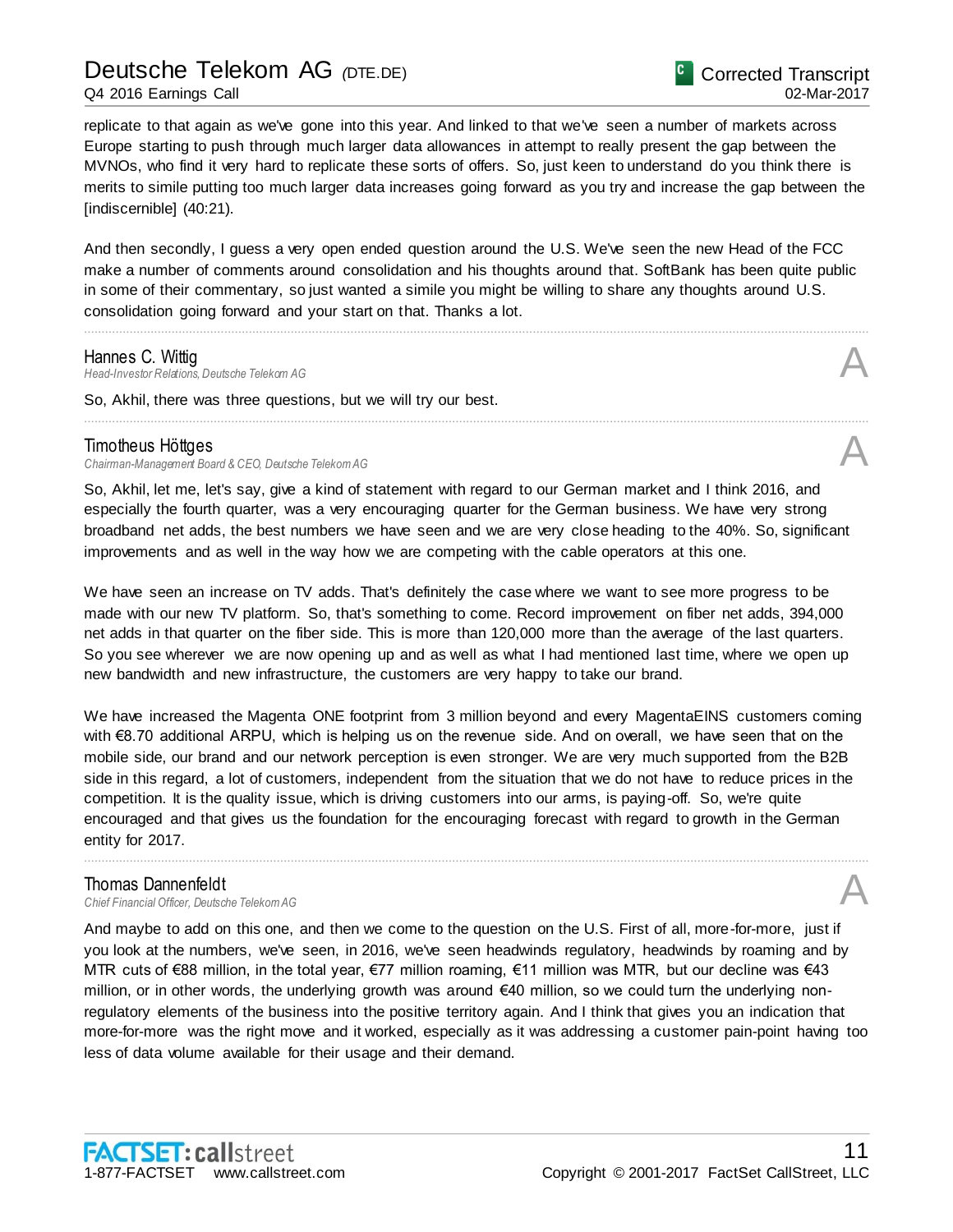Q4 2016 Earnings Call

By the way, this was also the reason why we added or doubled the volumes in the base, not only for the new customers, and this is one of the reasons why we introduced, for instance, the mobile TV element on the mobile side for our converged customers as a free component to encourage the customers to use even more the mobile network we have here in Germany. So, driving consumption is the way forward for us, incentivizing the customer to use more and enjoy the fantastic experience is the way forward. Is there – and you're thinking about having the next €5 up on that one? No. Is there, obviously the – whether driving the consumption, the underlying thinking is to drive the mix of the tariff plans and the price plans up? Yes.

................................................................................................................................................................................................................................

# Timotheus Höttges

**Chairman-Management Board & CEO, Deutsche Telekom AG** 

Your question with regard to the U.S. The first thing is, you know that nobody is able to answer this question because any kind of transaction has to be diligently being analyzed, worked through and then be decided from the authorities in the U.S. The total climate I think from the Republicans in the U.S. is more open and a less regulative as in the former regime that is that we all expect, so that's, let's say an over – let's say observation.

The second thing is, we are in the so-called allocation phase of the 600 megahertz spectrum. And I hope that we would see the encouraging results coming out very soon. We know the total amount, which has been spent and that it's €0.90 per megahertz POP spectrum overall, which has been paid. So we are waiting now for this final allocation. And until then, I will not even speculate, not even think about, let's say, any kind of consolidation of this environment not to risk, let's say, the outcome of this undertaking.

................................................................................................................................................................................................................................

................................................................................................................................................................................................................................

## Hannes C. Wittig

*Head-Investor Relations, Deutsche Telekom AG* A

Thank you, Tim. So the next question is from Emmet at Morgan Stanley. Emmet?

# Emmet B. Kelly

*Analyst, Morgan Stanley & Co. International Plc* Q

Yes. Thanks very much, Hannes. I have just two questions, please. The first question is one I've asked before, which is on your German TV business. So I think, in 2016, you launched the new Entertain platform on the set-top box. I guess the upside is your ARPUs in German TV are still very high, at €37. I guess the downside is, net adds have been stable and haven't really accelerated throughout the year.

Can you maybe talk a little bit about the TV strategy in 2017 and what steps do you think you can take over the next couple of years to make your business more mass market and maybe get TV penetration up to where Orange or Telefónica is?

And then the second question is something I may have missed, so forgive me if I did. On T-Systems, I know EBITDA is very lumpy in this business, but I estimate EBITDA was maybe €175 million per quarter since the beginning of 2015, it stepped down to €60 million in Q4. Can you maybe say how much of the step-down is from the write-down you mentioned and how much is organic or performance related, please? Thank you.

................................................................................................................................................................................................................................

# Thomas Dannenfeldt

*Chief Financial Officer, Deutsche Telekom AG* A

Hi, Emmet, this is Thomas. To your second question, it's quite easy. I think, you're right, with the levels you've given like €160 million, €175 million, that kind of level is correct, down to €60 million and the difference is exactly what is related to those specific deals. And the first question was on – what Hannes?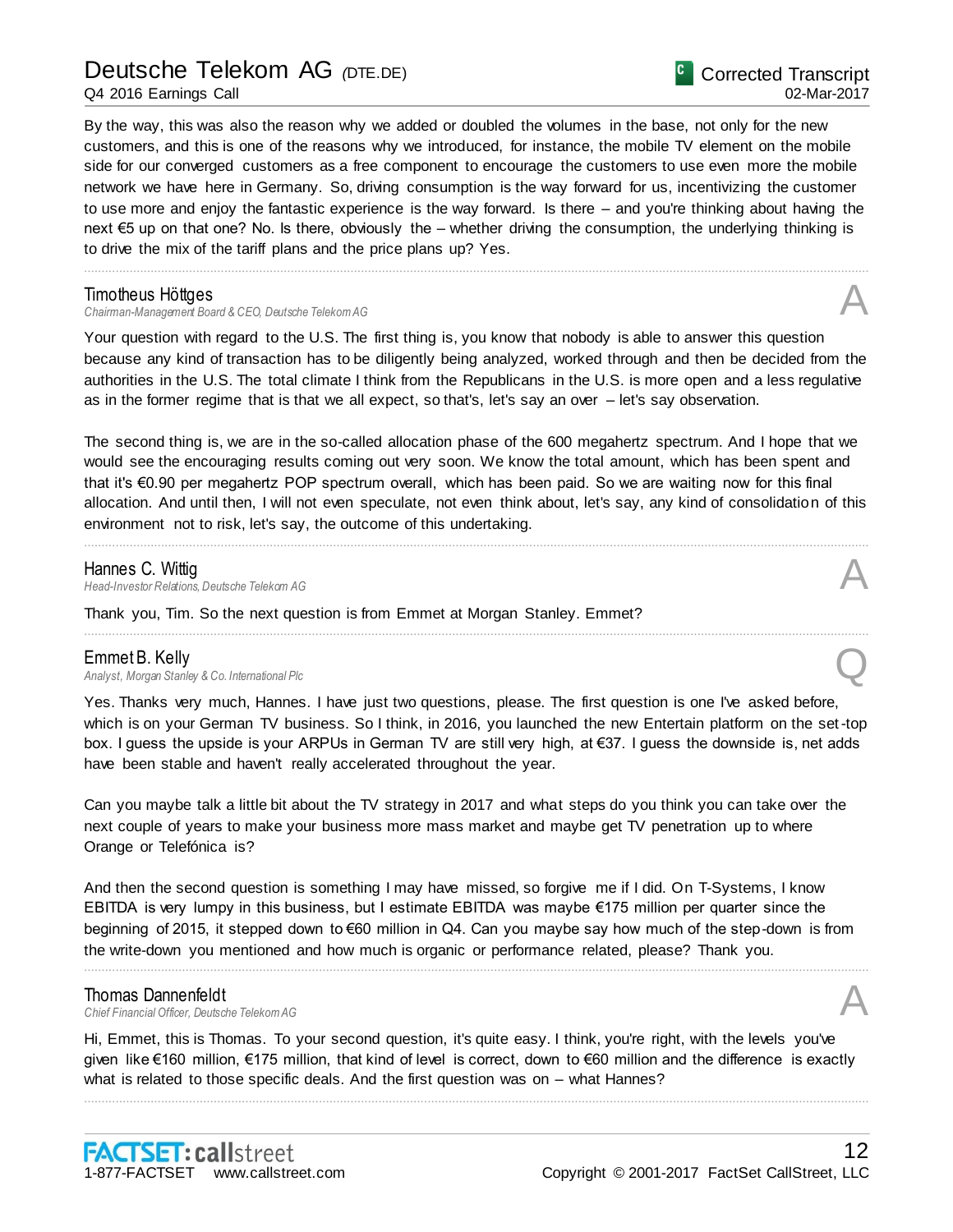Q4 2016 Earnings Call

# **Hannes C. Wittig**<br>Head-Investor Relations, Deutsche Telekom AG

*Head-Investor Relations,Deutsche Telekom AG* A

## TV guidance.

## Timotheus Höttges

**Chairman-Management Board & CEO, Deutsche Telekom AG** 

Corrected Transcript 02-Mar-2017

So Emmet, look, promise and deliver. We are increasing our targets for TV customers in Germany. We have done that. Internally there is a higher commitment on that one, and you have seen from our broadband net adds and the market share that this is something which we always have in mind by changing the speed in certain areas. Now, do we want to have more TV customers? Definitely, this is the case. Now, how can we make that more mass market product without violating the total amount of ARPU?

................................................................................................................................................................................................................................

We do not want to give it for free as a service into the community, we'll only create money out of it. We have now continuously developed new features such as restart and/or replay, as well as this interactivity. We have improved on our content portfolio. We have acquired smaller long-tail content like the Ice Hockey League or like the ladies football or like the third league.

And this kind of stuff we have new channels; HBO, Fox and TV Now from RTL Online. We have created new special offers since September which is €120 credit voucher for content. We have continuous rise of high-speed VDSL, the ability which enlarges the market for us where we could sell the product. This was a limitation in some of the areas so far. And we hopefully benefit from the ongoing DVB-T migration, which is taking place in Germany. We have incentivized our sales forces in the shops to openly address this DVB-T migration. We are approaching customers directly in this regard.

On top of that, we are considering more and more a kind of TV-only product over the top and by our app so that we could bring, let's say, this TV services into the [indiscernible] (49:47) TV mobile, for instance, cost €6.95 per month, and it is coming, but no zero rating. So including the data consumption, which has been offered, so even here we have things to do.

Are we now going into exclusive content, big things, which you might have in mind with your questions to create a kind of exclusivity on the content? No. Our answer is clearly the aggregator strategy. We want to aggregate as much of content in an easy usability in our TV Entertain services, mobile and fixed.

And there will be more to come from functionalities. To stop that discussion here, I think the service is very well perceived, the platform is absolutely stable and in a good performance. So, I think we have the ingredients. We need more focus and we have to scale it up knowing that the German TV market is slightly different than in other markets.

................................................................................................................................................................................................................................

# **Thomas Dannenfeldt**<br>Chief Financial Officer. Deutsche Telekom AG *Chief Financial Officer, Deutsche Telekom AG* A

And, Emmet, back again Thomas here, because I've given you the answer on your question, but I missed to give you the outlook. And I think that's important to add that as well. For 2017, we guided the EBITDA of the – for the Market Unit on the level of €0.5 billion, which would amount to a stable performance or maybe it's a slight up, let's see. So we don't anticipate or expect further write-downs related to the management issues, so just to be clear about the past and what you should expect looking forward.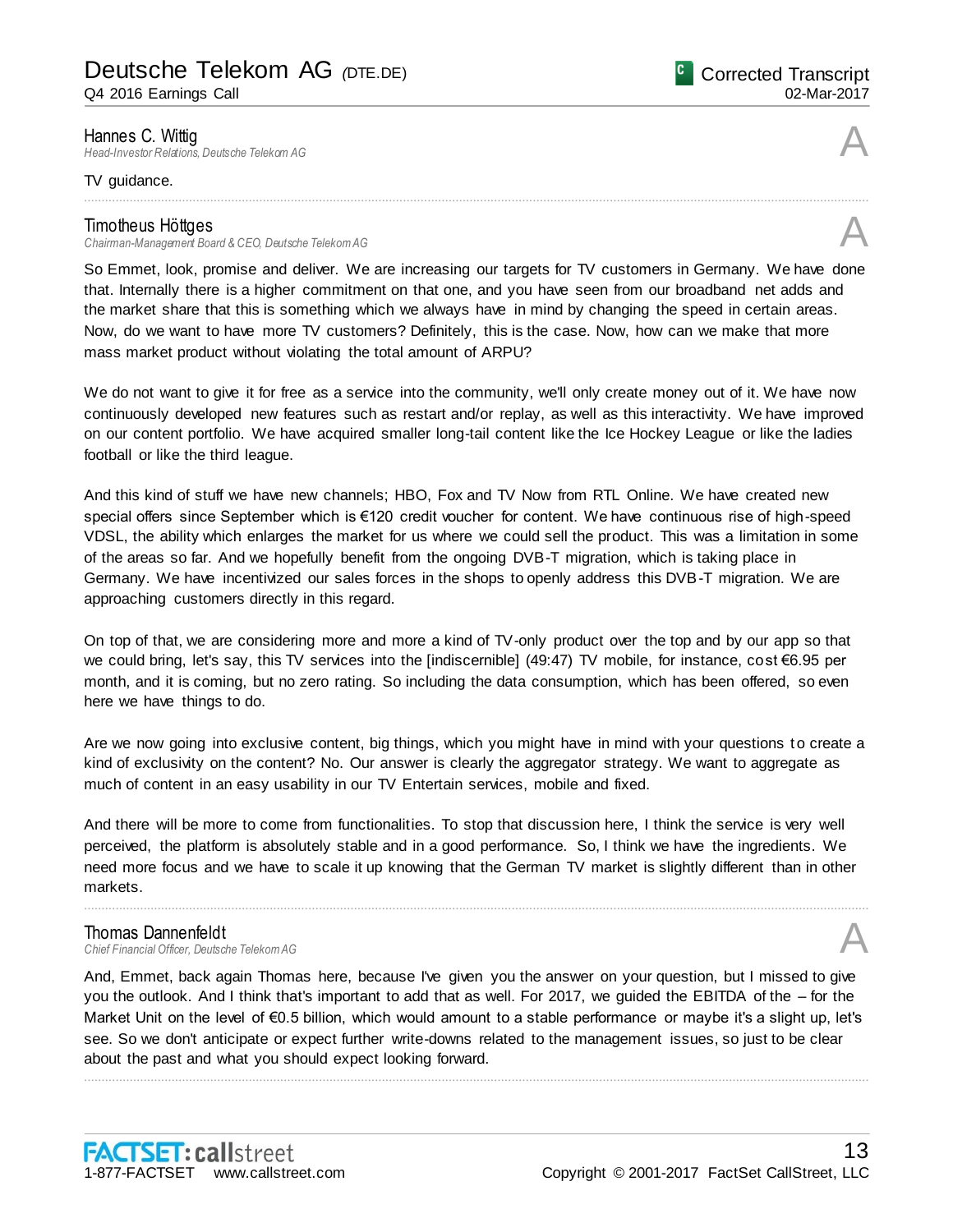**Hannes C. Wittig**<br>Head-Investor Relations, Deutsche Telekom AG *Head-Investor Relations, Deutsche Telekom AG* A

Thank you, Thomas. So, next I go to Simon from Citi. Simon? Simon, can we have your question? Okay. With that, I'll first go to Ottavio from SocGen. And then, we come back to Simon.

................................................................................................................................................................................................................................

# **Ottavio Adorisio**<br>Analyst, Société Générale SA *Analyst, Société Générale SA* Q

Hi. Good afternoon, gentlemen, and thanks for taking the questions. A couple of questions. The first is another follow-up on the T-Systems. Going through the accounts, you basically attribute the negative performance in the top line on the Market Unit to, first, downward price trend in the ICT business, and also to exchange rate effect. It's possible to breakdown the business into two. Then also you mentioned about the outlook. Now, in the outlook, I can see that you're looking for flattening performance next year and actually an improvement in 2018. So, we would like to – possible to know what is going to drive that particular performance on the top line and on EBITDA?

And the second one is on the European business. The trends were not good on EBITDA, but you attribute that to the significant investment in customer. And one can see that Austria and Netherlands had a pretty good performance on net adds. However, Poland was relatively weak this year, and customer net adds were also very weak. So, I was wondering what's going on, on the Polish business? I can see that the fourth quarter was better than the rest, but if you can give an outlook going forward, and as you believe that the business as it is or as it stands is basically a deal or you probably need to do more in terms of M&A to stabilize the business?

................................................................................................................................................................................................................................

**Thomas Dannenfeldt**<br>Chief Financial Officer, Deutsche Telekom AG *Chief Financial Officer, Deutsche Telekom AG* A

So I'm going to start with T-Systems. First of all, as I answered Emmet's question, the impact on the EBITDA we've seen on T-Systems Q3 and Q4, there was not price trends, there is as a principle, obviously by All-IP migration and by some price pressure we have in those markets, they're always existing. But the main element of the negative impact we've seen in Q3 and then more in Q4 have been those two big contracts and so they are not related to the [ph] FX and ITC (54:23) that's a general situation in the market.

As a kind of headwind, continuous headwind but we have also tailwinds. Remember, we've changed the strategy some years ago and move in more and more from a IT outsourcing big deal type of business into a platformbased scalable IT business, for instance, like cloud business, like security businesses. So those business, by the way, which inherited not the same risk you have in big IT outsourcing deals, but those business where you one set of a platform and then you scale them and use them, so you de-risk also by moving from IT outsourcing big deals into platform business. And that's why we are still confident and clear in terms of the two years perspective of that business. The only thing I guess we have underestimated is how long it will take to get completely the garage cleaned so to say, so get the legacy big deal contract and control. So, I think that's the difference just, but the rest is top line growth and EBITDA improvement by scalable cloud and security businesses.

# Timotheus Höttges

**Chairman-Management Board & CEO, Deutsche Telekom AG** 

Ottavio, with regard to the European situation, the first thing. If you would have taken the Netherlands, which was always you know flagged here is the challenging environment, take it out of the European P&L, you would see that the business was on an operating business flat, and the – for the EBITDA development in 2016. So as a total, our European footprint, we have a lot of good things in it.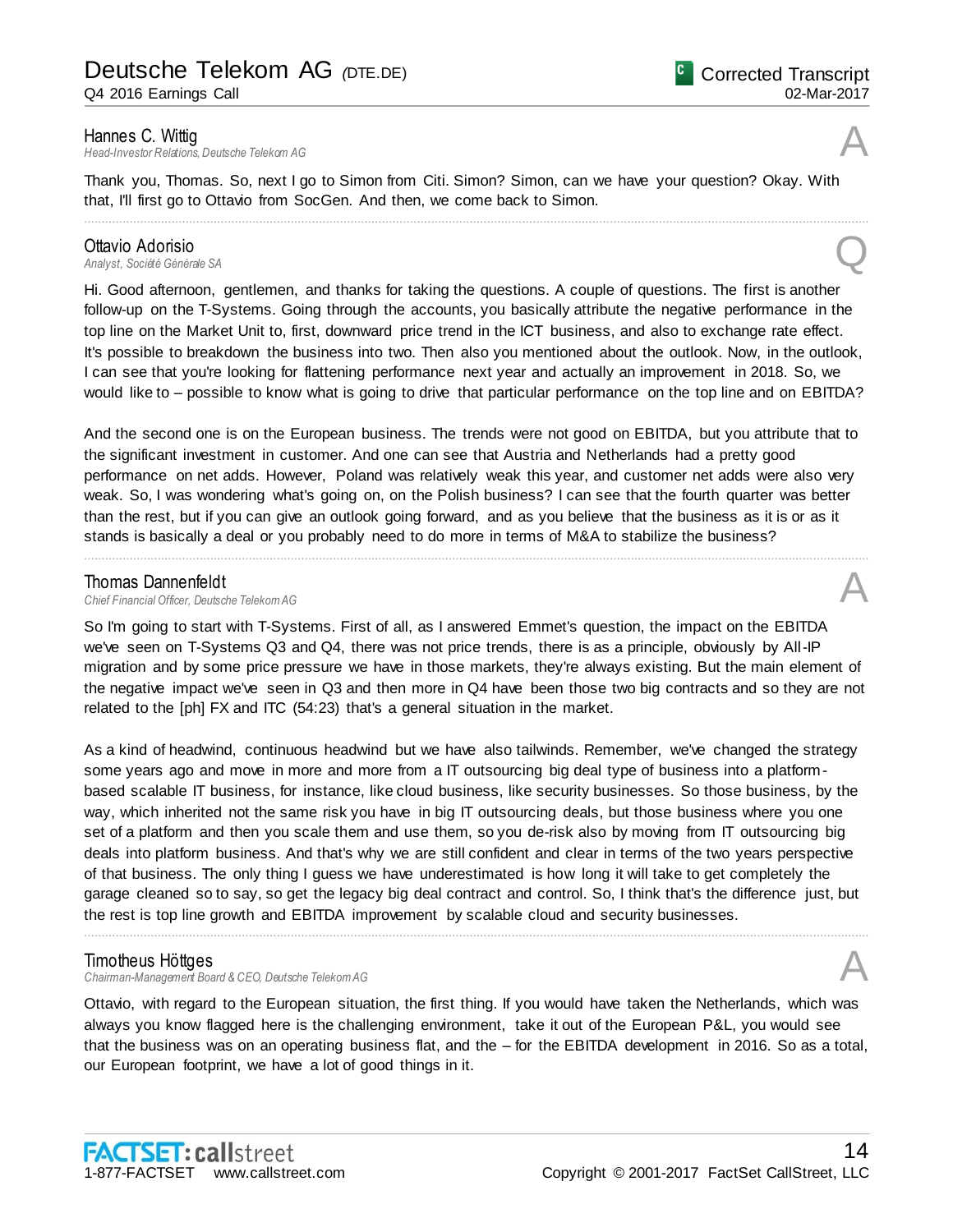If you take the Greek performance, just as an example, if you see, Croatia, Hungary, and as well Slovakia, so that's focused on the bad things in this portfolio, and you pointed out. We had a challenging environment in the Netherlands. In the Netherlands, I can tell you, we have taken really decisive action; a new management, unlimited tariff, Huawei deal on the network, investments into the LTE infrastructure leading the market test, cost cutting and reducing the head count, buying Vodafone's fixed-line business. So just to highlight six things, and that all in just less than three months. So, you see that we are serious at the moment when we're taking over and when we are changing the speed on businesses.

Now, in Poland, and – sorry, and Europe, last highlight, a low-light situation here. In the fourth quarter, we had a customer growth of 380,000 new contract customers. This alone shows, let's say, that there's a great momentum being created, the quarter before was less than half. So, and the second thing is, if you look to the LTE coverage, we have now 84% LTE coverage, and we have a fiber coverage at least 100 megabit per second of more than 26% of the population and our All-IP migration is beyond 60%. So I think this is let's say showing you how serious we are working on the European portfolio and that we see some encouraging developments there as well.

With regard to Poland, the Polish market wasn't that easy and we have to improve the situation as well. You're totally right and it always starts with new customers, with new contract customers and if you take the numbers, they were negative in the first and second quarter, they were positive in the third quarter and they were tripling already in the fourth quarter. So we are on good track with the contract adds.

Second, we won the P4 network test in January. So it was proven that our network is doing better and the same is true for the profitability where we now have reduced costs in a decent way. The next is, we are opening new doors in Poland. We identified the strategic negative from our business that we were not present in retail sufficiently. This is ongoing and it's in our planning and we make good progress here as well. So are we fast enough? You could always question that, but at least we took even here decisive actions.

................................................................................................................................................................................................................................

................................................................................................................................................................................................................................

................................................................................................................................................................................................................................

................................................................................................................................................................................................................................

### Hannes C. Wittig

**Head-Investor Relations, Deutsche Telekom AG** 

Thank you, Tim. With that, I'll make another try, attempt to get Simon on the call. Simon, can you ask your question, please?

### Simon H. Weeden

*Analyst, Citigroup Global Markets Ltd.* Q

Yeah. Can you hear me, Hannes? Can you hear me, Hannes?

Hannes C. Wittig *Head-Investor Relations, Deutsche Telekom AG* A

Yes.

### Simon H. Weeden

*Analyst, Citigroup Global Markets Ltd.* Q

Great. Okay. We'll go with the handset. Well, I just had two operational questions really. One was, if you could just comment a little bit more about the state of competition at the lower end of the mobile market in Germany and if you're able to go further from here in diversifying away from the use of service providers. And the second thing is on the Dutch fixed business you've acquired from Vodafone. I know you touched on it just now in some of the other changes you've made in the Netherlands. But I wondered if you could elaborate on how you can use that to reposition your sales in the Netherlands, specifically? Thanks.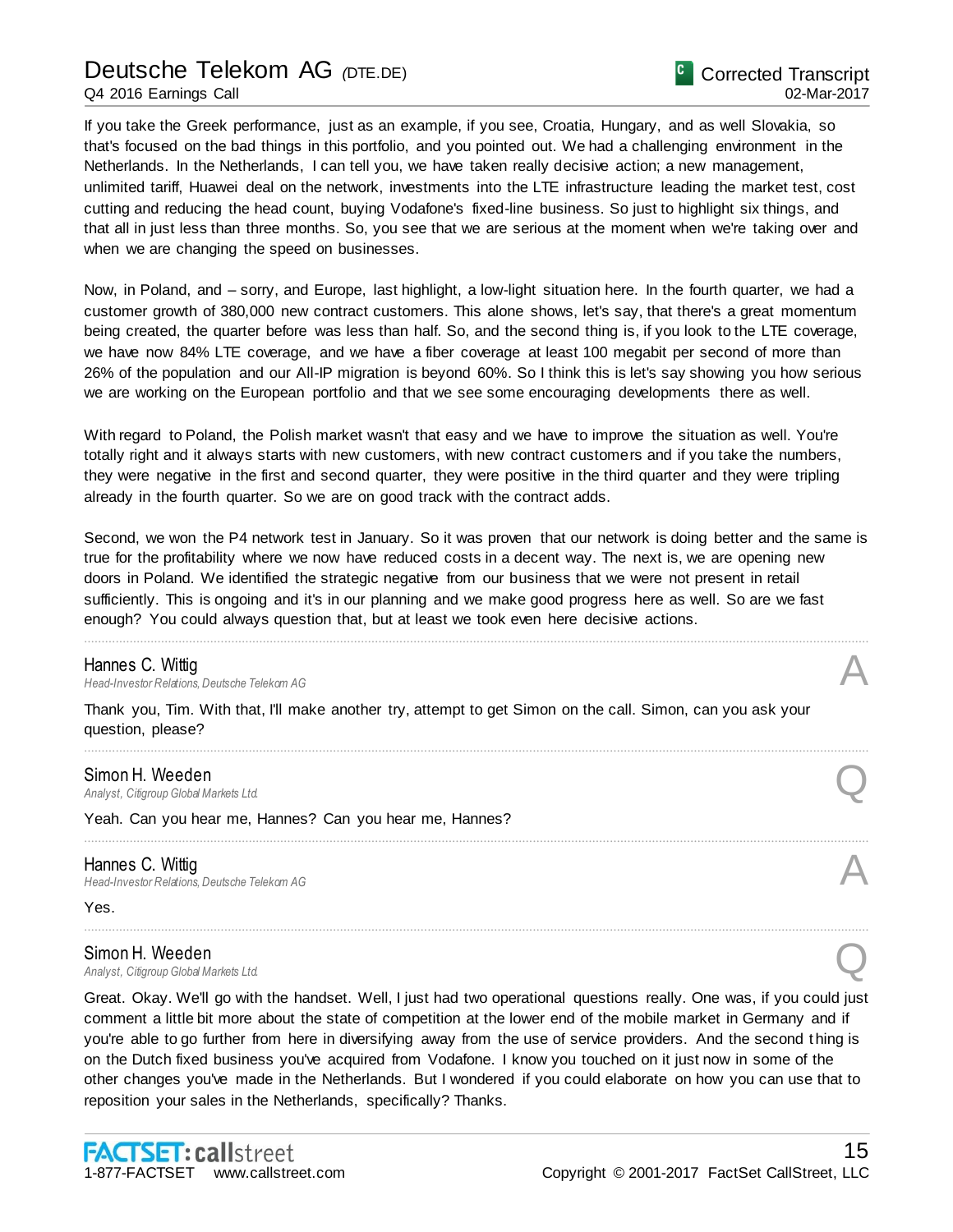**Hannes C. Wittig**<br>Head-Investor Relations, Deutsche Telekom AG *Head-Investor Relations, Deutsche Telekom AG* A

Let me start with the competition. I think we can all see what's happening in terms of the pricing, that's quite public. And I think we have seen fairly constructive moves. But, it's always a bit risky to extrapolate short-term movements.

I think there may be some structural drivers for a bit more constructive pricing from the German MVNOs. But let's wait and see if the current, let's say, environment can be sustained. At this point, it looks cautiously encouraging, but we have had our ups and downs in the past. So let's see how this will develop.

And I think, at the same time, we can say, we have very steady momentum and we are doing well in terms of positive service revenue growth adjusted for headwinds that Thomas mentioned earlier. I think we have a clear plan in terms of boosting data usage through the items that Thomas has already mentioned. And those are truly, also the right things to do whatever happens in the lower end of the market.

Our quality differentiation surely holds up very well. And, if anything, I think that has become more relevant as the data usage has gone up. And also you can see that some of the German low-end competition has access only to fairly low data speeds. And so that it helps us to maintain a premium. In terms of the Dutch fixed line network, I pass on to Tim.

................................................................................................................................................................................................................................

# Timotheus Höttges

**Chairman-Management Board & CEO, Deutsche Telekom AG** 

Thank you, Hannes. Hannes wants to answer all the questions. He knows everything about the business. So therefore, next time, Thomas and myself will not show up anymore. Yeah. We make holidays. Good idea. Good job, Hannes. So let's talk about the Netherlands.

I think it's important to know what we're doing there. I was there in the last, two months, I was twice there in the Netherlands with the team and with the people there. The first thing is this, the fixed line part, as you know for me not the most important issue, it is a different situation to counter the fixed mobile converged offerings from [indiscernible] (01:02:08) and Vodafone and KPN. But independent from that one, we are in discussions how we could improve the wholesale prices, especially on fiber with KPN.

So we use that, but we will, even trying to find new ways of [ph] killing (01:02:25) commercially with KPN, I had a discussion with [indiscernible] (01:02:27) on that one in the mobile fair, but I don't want to go into more detail on that one.

The second thing is, our business there is much focused on the mobile. We believe there is in every market, a place for a good mobile player that is why we launched the unlimited plan. The unlimited plan has been perceived from the market very strongly. So I think the first step was made. And in this mobile world, it's not the consumer side alone, we have gained some really big customers on the business side, and I think we are regaining momentum here as well. So [indiscernible] (01:03:06) is very much focusing on this new contract net adds in the business side as well.

We have recruited a very strong new management team with Søren, an external CEO from Telia, who has joined us and a good mix of people, very diverse people there. And Vodafone broadband gives us just additional firepower on the office which we [ph] haven't timed (01:03:33). So let's see how this is developing, but I think the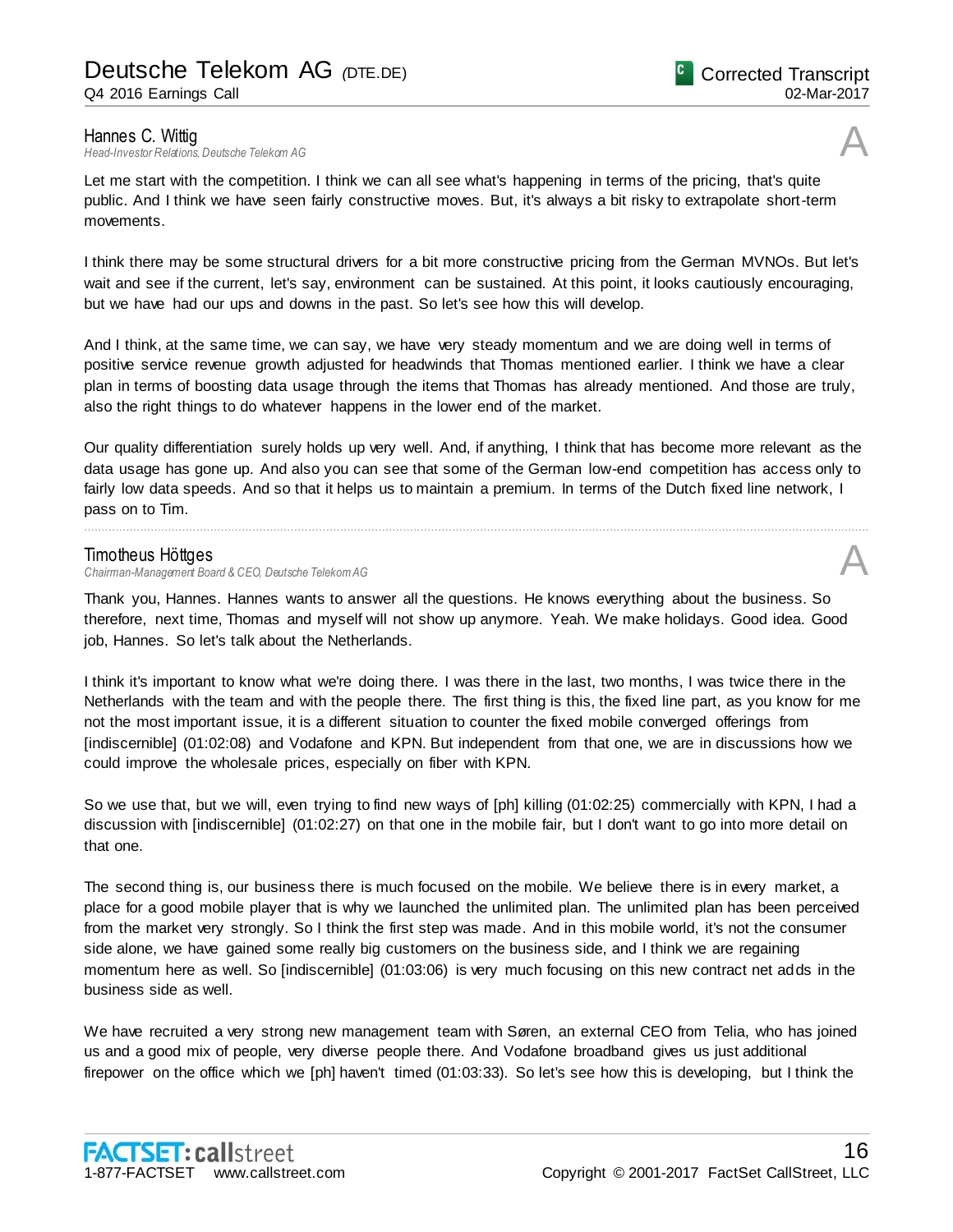## Q4 2016 Earnings Call

Corrected Transcript 02-Mar-2017

total mix and the experiment as well taking that out of the European NetCos into this corporate development portfolio is hopefully creating even more agility as we have seen already.

................................................................................................................................................................................................................................

................................................................................................................................................................................................................................

**Hannes C. Wittig**<br>Head-Investor Relations, Deutsche Telekom AG *Head-Investor Relations, Deutsche Telekom AG* A

Thank you, Tim. And next I would like to have Dominik, your questions please.

## Dominik Klarmann

*Analyst, HSBC Trinkaus & Burkhardt AG (Broker)* Q

Yeah, hi it's Dominik, HSBC. So one big picture and I understand you can't be specific on U.S. M&A, but maybe you can share your current thinking on pros and cons of allocating capital in Europe versus the U.S. And then secondly on 2018 and your free cash flow target of roughly €6 billion, if I deduct the low end of the T-Mobile free cash flow guidance and use your, I would say, conservative FX assumptions, would imply that the European free cash flow declines by about €400 million in 2018 versus the 2016 base.

At the same time, if I look at your 2018 Annual Report outlook, you're seeing European EBITDA grow, CapEx fall. So why would European free cash flow fall that much? Is that target by now just very conservative or are there rising cash outflows below operating cash flow that we should be aware of? Thank you.

................................................................................................................................................................................................................................

**Thomas Dannenfeldt**<br>Chief Financial Officer, Deutsche Telekom AG *Chief Financial Officer, Deutsche Telekom AG* A

I'm going to start with the question on a big picture in allocating capital in EU versus Europe. I think basically we have given the conceptual answer three years ago, when Tim was very much around talking about Europe is falling behind in infrastructure, because we are fragmenting, we, meaning Europe is fragmenting itself, it's splitting up into little pieces instead of scaling up.

So the U.S. market per se has scale advantages, that's something which is not new, and that's an important driver in terms of capital efficiency you have. So, that's one element of the answer.

The second element is, I guess that, we maneuvered ourselves into a situation last three years, four years that we are capable to go for a standalone perspective on a longer period of time, a successful one.

And Europe in terms of [ph] pass (01:06:12) of regulation and in terms of scaling, it's still a mixed bag. We've – I think we are in Germany and our whole market in a situation, which is okay, so this is why we're investing there. But if you look at the European level of regulation, that's a mixed bag still. And so there are very many good reasons to keep going in the U.S.

................................................................................................................................................................................................................................

### Hannes C. Wittig

*Head-Investor Relations, Deutsche Telekom AG* A

Okay. And on your second question, you are surely referring to the two sets of free cash flow guidance that are out there, so we have the cash flow guidance for four years, CAGR of 10%, and that will get us to a number in 2018 that we have not yet disclosed. Today, we have just guided for the 2017 number, and we have guided towards growth of 12% to €5.5 billion.

And separately the T-Mobile US, of course, their earnings call have guided for a three-year CAGR of 45% to 48% over a three-year period, which takes them into 2019. But they have not been specific in terms of the trajectory how to get there. So, I think we cannot really make calculations for 2018, out of just two sets of out looks.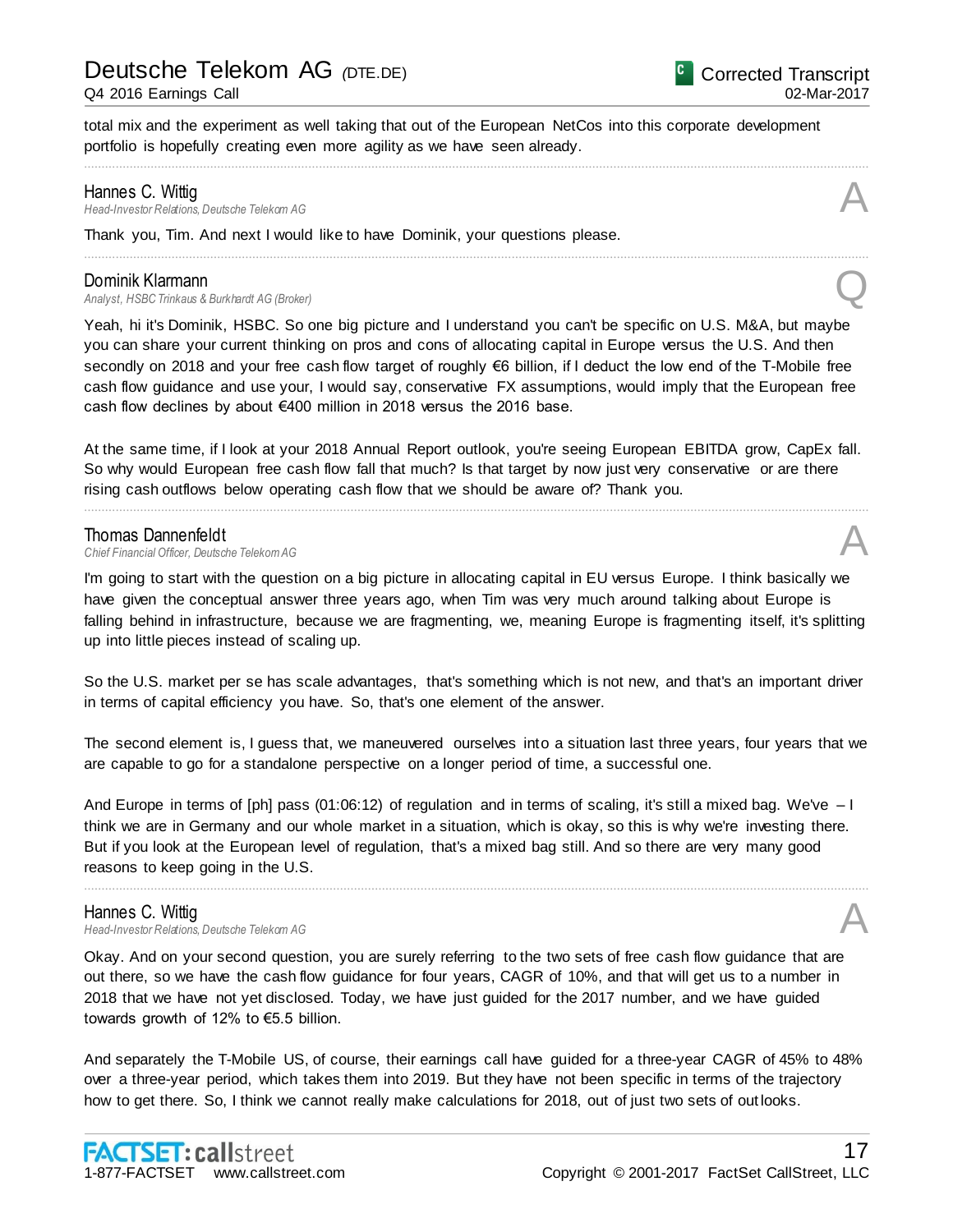But I think, it's fair to say that, when we talk about 2017, we see a significant ramp-up in investment, which is more relevant for our German business, in particular. I think we are all completely aware of what drives it.

And so in those terms, yes, there is a different free cash flow trajectory in 2017, in Europe and in the U.S. But I think we cannot read anything in it for 2018. And it's nice to see that the medium-term outlook for Deutsche Telekom is well supported by what T-Mobile US has guided for.

................................................................................................................................................................................................................................

## Timotheus Höttges

**Chairman-Management Board & CEO, Deutsche Telekom AG** 

Dominik, I like your question, it's very controlling like, but let me make a clear statement here. Look guys, you know, we have [ph] many (01:08:26) Capital Markets Days, and we were very clear about 1% to 2% on growth, on revenue, 2.4% on EBITDA and CAGR of 10%. Since that in the third year in a row, we're over-delivering on that one by double amounts.

So, I do not want to be semantic, but you know, we have promised and we have over-delivered on all these numbers. And if we're giving you a guidance with another 12% growth on our free cash flow for this year, we don't do that just hazardously, we do that by intention, we are very clear on that one.

................................................................................................................................................................................................................................

So we are, let's say, very committed that even in the next year, we are able to deliver on this guidance, independent from all these mathematics, which is maybe playing to this group.

**Hannes C. Wittig**<br>Head-Investor Relations, Deutsche Telekom AG *Head-Investor Relations, Deutsche Telekom AG* A

Okay. So our next question we have is from Guy Peddy at Macquarie. Guy, can we have your question please? Guy?

................................................................................................................................................................................................................................

................................................................................................................................................................................................................................

**Operator**: Okay. I think, Guy, you are muted by yourself. Could you unmute your phone?

# Guy Peddy

*Analyst, Macquarie Capital (Europe) Ltd.* Q

No – sorry. I'm not sure what's going on there. Hello, team. Probably another question for Hannes, I suppose. If you could just talk a little bit about domestic CapEx, on what pressures or if there are any pressures you're getting to deepen your fiber build, especially to residential homes. This is obviously clearly a big issue that is impacting in the UK, and obviously very relevant for BT?

And then, on a secondary point, more for probably Tim. You've mentioned that BT remains a good investment. But during the course of the past year, you must have been shocked by the fact that, there's been accounting scandals, management have slightly misread Ofcom, management has slightly misread a restructuring of their assets, and therefore they've suffered a big slowdown in some of their sort of corporate enterprise and public sector customers. I'm just wondering, why you think owning BT at these levels is still a good investment given the past year's performance? Thank you.

................................................................................................................................................................................................................................

### Timotheus Höttges

**Chairman-Management Board & CEO, Deutsche Telekom AG** 

Hey, Guy. It's Tim. So, the first thing with regards to the domestic CapEx pressures. Look, I think there is always a discussion going on that, is our infrastructure well fit-in for the future needs? Are we are sufficiently covering the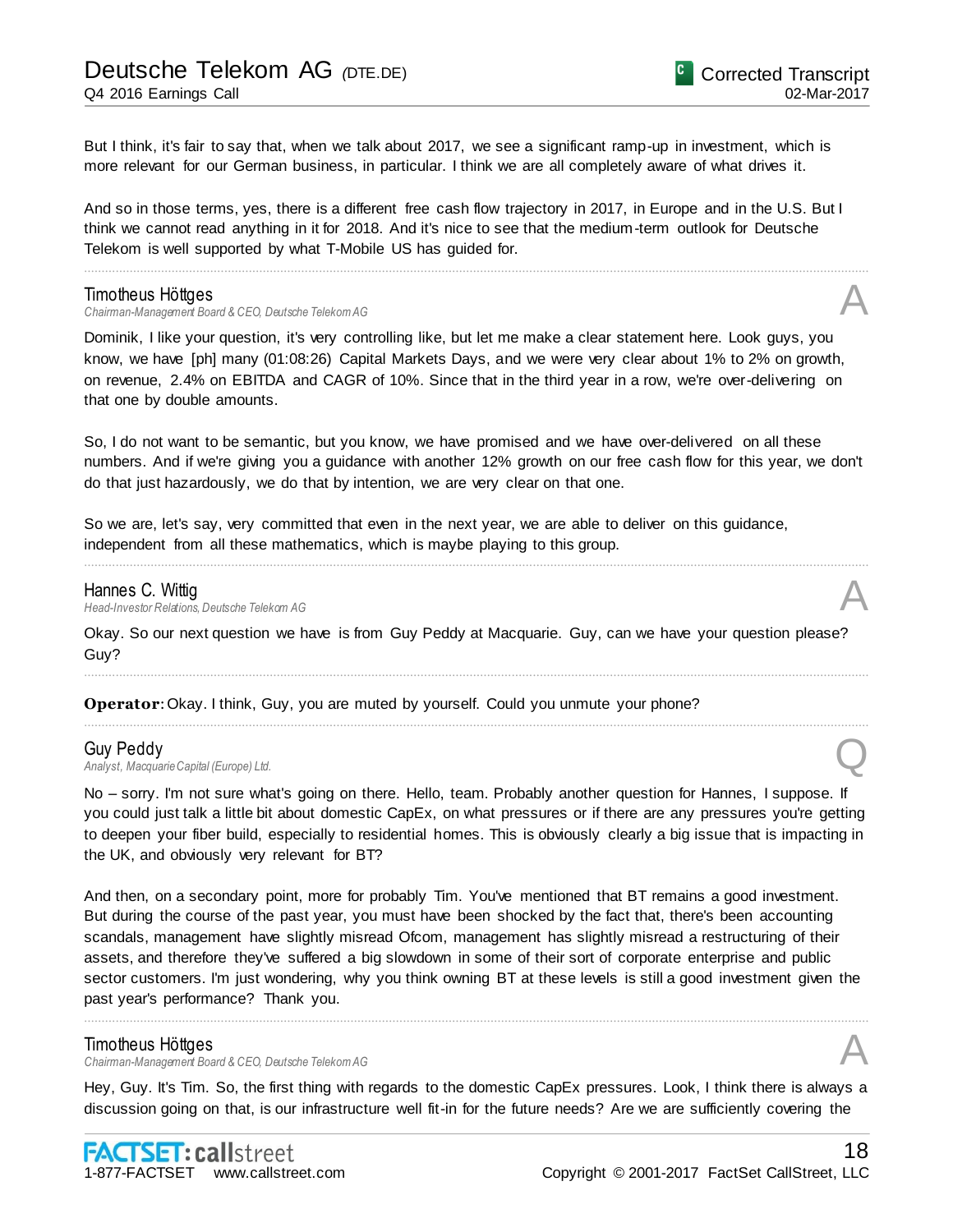# Deutsche Telekom AG *(*DTE.DE) Q4 2016 Earnings Call

population of Germany? What is the right technology? And as you could imagine, there is some pressure as well from [ph] Bleco (01:11:03) and some association as well from my dear competitors, the red ones especially, who are just always trying to tell me that our infrastructure is not good enough compared to theirs, which honestly I might understand from an advertising perspective.

Now, the reality is different. The reality is that, we have constantly increased our net debt numbers in the German environment. Whenever we are opening up, let's say the good vectoring or super vectoring services, the moment the customers really like it and they buy into that one and you have seen the great numbers in the fourth quarter, which is heading that we are doing pretty well in the competition against the cable operators at that point of time.

The second, there is no political pressure. The political pressure is on was that in the coalition agreement, 50 megabit for the entire society was [ph] at request (01:11:59). And Germany with let's say with vectoring and with exclusivity of vectoring in the neutral areas, we are able to support this political aim with the technology we are deploying and that is appreciated, because you know, in the areas where we are building this, we are the only one who is really let's say servicing good quality. And then there is this area, where subsidies are paid for building out the very rural areas, so from 80% to 100% coverage.

And in these areas, the technologies mainly are based on vectoring technologies and in this areas the percentage of Deutsche Telekom is significantly above 50%. So even in this areas, people like to see us competing and [indiscernible] (01:12:53) pitching for this money, otherwise they would not, let's say contributed into our direc tion. So the intention to cover with our bandwidth service as much of the German market and that our telecom signal is available for all of the customers in Germany is working out.

On top of that, in the last quarter, we have hired a guy from the competition Pruchnow, you might have known from his Versatel or his Telefónica times. He has one task, he is, let's say, the guy for the corporations. So whenever there is a corporation model in a rural area, where we could jointly build out or where we could jointly use an existing fiber infrastructure, we are willing to consider that.

There are already two deals, which I'd like to mention to the community here. The first one is innogy, who has made a corporation with us, where we are using their fiber infrastructure, and the second dealers NetCologne, where we are cooperating. So, there is more to come with regard to the build out of fiber in Germany as well for this corporation model, which is more efficiently.

I think, the discussion or the tone which we have is something, which might sometimes be irritating for you guys, but there is no pressure on us to further invest. We are the top investor with €5 billion in the German infrastructure and we get a lot of appreciation as well for the efforts we are taking here.

................................................................................................................................................................................................................................

# Thomas Dannenfeldt

*Chief Financial Officer, Deutsche Telekom AG* A

Just to clarify, the €5 billion referred to the geography in Germany and that relates to the year 2016, so there is no confusion, especially now we have changed the segmentation, you have a pretty clear CapEx outlook for the various units in our Annual Report. And let me also maybe add one word before we get onto BT, we have not guided for CapEx beyond 2018 as you know, we have said – we have guided now for 2017, otherwise we provide free cash flow guidance going through 2018 in the way that we talked about earlier.

But what is clear is that, at some point our FTTC deployment comes to an end, and then there's some funds available, and I think it's directionally clear that our networks will get denser and denser, and we'll keep investing fiber, as we do now, we spend a lot of money on fiber every year, more than a €1 billion, as you know and this is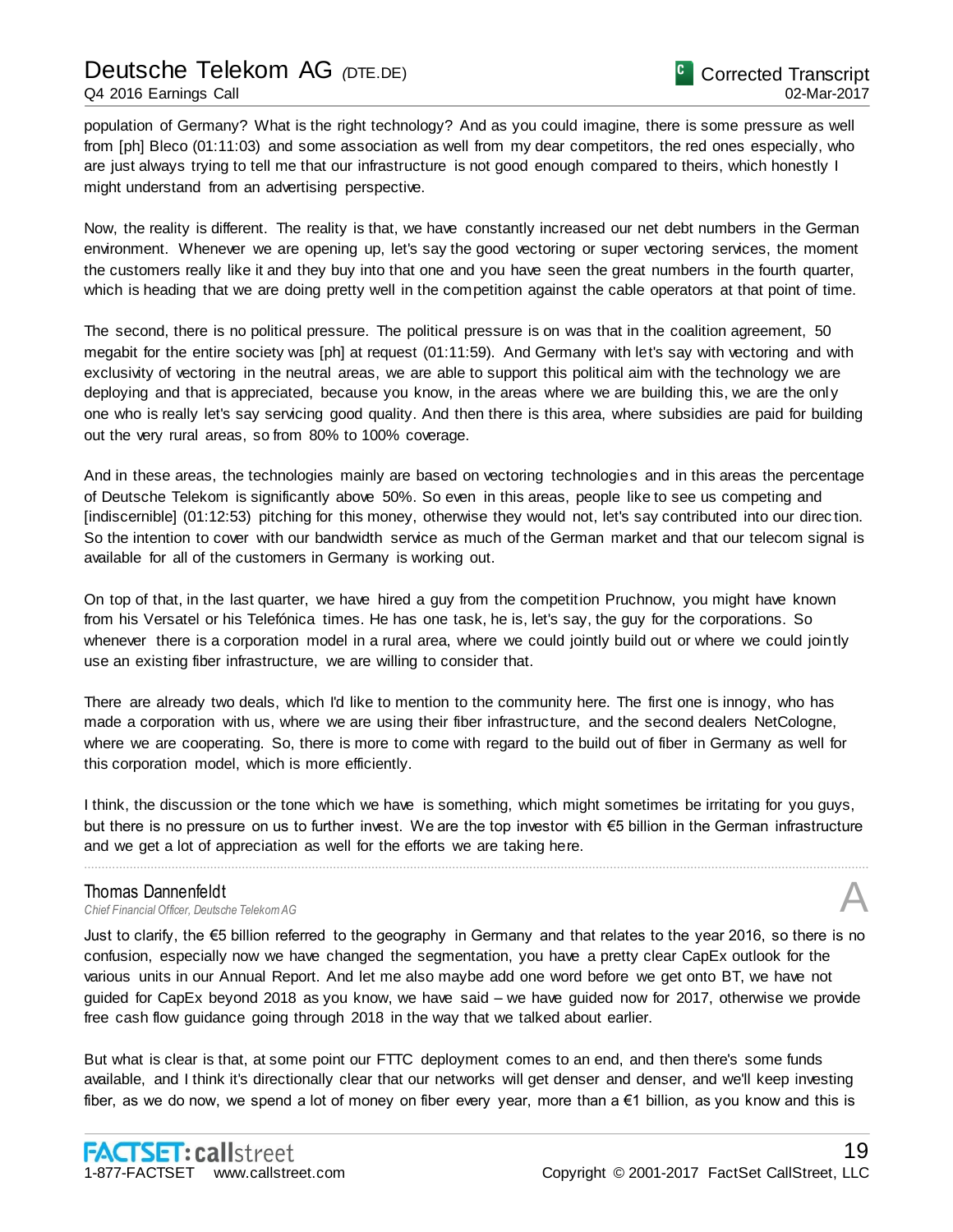## Q4 2016 Earnings Call

a part of money that can be used in different ways going forward. But we have not really guided beyond 2018, so it's too early to talk about that.

................................................................................................................................................................................................................................

### And on BT, Tim?

### Timotheus Höttges

*Chairman-Management Board & CEO, Deutsche Telekom AG* A

Look, of course, we were surprised and disappointed by the BTs management, recent profit warning and the underlying developments, but we continue to believe that BT has a lot of good fundamental substance. I mentioned their positions in the British market earlier and we continue to think that there is a lot of potential for collaborations between our two companies.

So there is anyhow a period where we have a standstill here, and I hope that especially the DCR situation is going to be soft soon. And then, we will see a value enhancing that is let's say our prognosis here and we believe BT is a good asset from our perspective.

................................................................................................................................................................................................................................

................................................................................................................................................................................................................................

**Hannes C. Wittig**<br>Head-Investor Relations, Deutsche Telekom AG *Head-Investor Relations, Deutsche Telekom AG* A

Thank you, Tim. And next, I would like to have your question, Nick from Redburn.

# Spyros Nicholas Delfas *Analyst, Redburn (Europe) Ltd.* Q

Yeah. Thanks so much. Nick Delfas here. So, just two please. On the scrip dividends, could you talk a little bit about why you continue without, I guess, shareholders, you take the full divi being diluted by about 8% since 2012, and there is also a discrimination against non-German domicile shareholders. So why continue with that policy rather than just pay the full dividend in cash?

And the second question is about restructuring charges. I know it's almost in the past we've talked about when the restructuring charges might reduce, they are obviously still quite high in 2016. It looks like you need to transition the product set in T-Systems and there are 44,000 employees there. So, really it's a question about duration of restructuring charges, and also how the cost per employee might evolve? Thanks very much.

................................................................................................................................................................................................................................

**Thomas Dannenfeldt**<br>Chief Financial Officer, Deutsche Telekom AG *Chief Financial Officer, Deutsche Telekom AG* A

Yeah. Nick, on your first question on the scrip divi, it's quite simple. First of all, let's just remind ourselves that both have developed well, the stock price and dividend development, that's number one.

Number two is, we still see 50% roughly acceptance rate last year again on the scrip divi. So, there is obviously a share of the people who like it. And thirdly, it's voluntary, it's not like we're forcing someone onto this stuff. So, that's on scrip divi. And so as you know, it's an year-by-year opportunistic perspective we're taking here, it's not part of my planning, but as long as we feel, there is a good development of stock price and divi and a high acceptance rate might go with it again.

On the restructuring charges, you are spot on. I've spoken about it in the Capital Markets Day two years ago, with the expectation that it will go down and decline. 2016 was not exactly what I would call still high, it was kind of record high, and there was a very specific reason, the government decided to end the – what was that [indiscernible] (01:19:01) voluntary early retirement schemes and stop that scheme and not to prolong it anymore.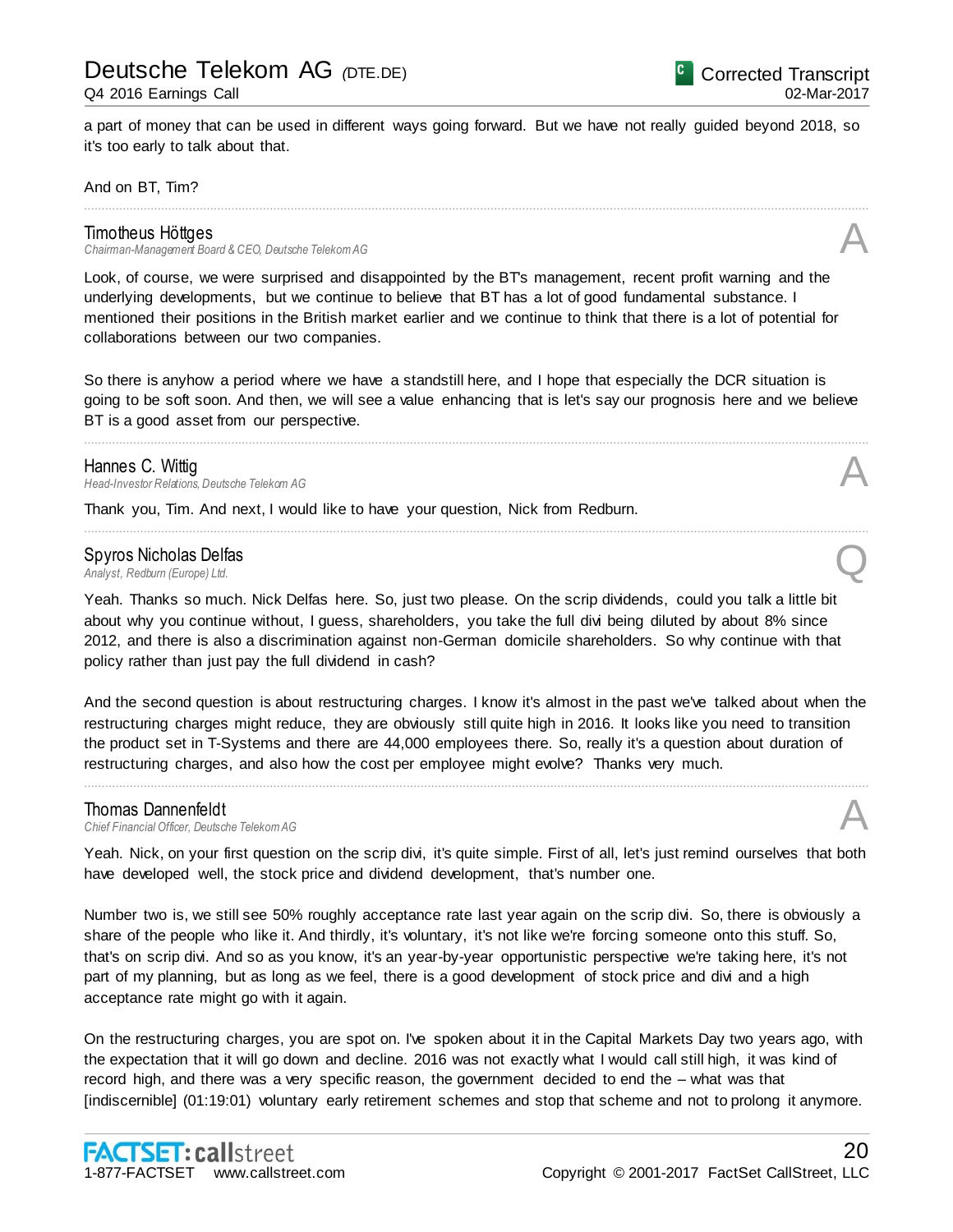So, it was a kind of last exit situation for those people who can apply for. And we decided then to use that specific situation and max out the volumes here. So, that is why you've seen that that peak in 2016, it was not related to systems or any specific other business, it was simply driven by that decision by the government.

................................................................................................................................................................................................................................

**Hannes C. Wittig**<br>Head-Investor Relations, Deutsche Telekom AG *Head-Investor Relations, Deutsche Telekom AG* A

Thank you, Thomas. So the next question I would like to take from the webcast and it's from Steve Malcolm at Arete. The question is, would you be prepared to take your net debt over EBITDA to around three times, if the right deal emerged in the U.S.? I guess, question for Thomas.

**Thomas Dannenfeldt**<br>Chief Financial Officer, Deutsche Telekom AG *Chief Financial Officer, Deutsche Telekom AG* A

Yeah. First of all, the guidance we give on our rating and our leverage is based not on speculations on M&A, but on our plan and the structure we have right now, whenever we assess opportunities we take that into account. So that's an element of the equation if you assess a deal and nothing else.

................................................................................................................................................................................................................................

................................................................................................................................................................................................................................

**Hannes C. Wittig**<br>Head-Investor Relations. Deutsche Telekom AG *Head-Investor Relations, Deutsche Telekom AG* A

Yes. We of course remain – I mean our language has always been that we remain committed to our ratings corridors, but we could temporarily depart from them, if there is a strong strategic boutique and that's how we still think about it.

................................................................................................................................................................................................................................

So next question is from Ulrich at Jefferies.

### Ulrich Rathe

*Analyst, Jefferies International Ltd.* Q

Thanks very much. I have two questions please. The first one is coming back on that free cash flow outlook. At the given FX assumption, you're essentially guiding free cash flow up €600 million year-on-year. But if I look at the combination of EBITDA and CapEx, that's essentially guided down year-on-year by €200 million. So, clearly there is something in between. And I understand, you expect good working capital to do much of the difference. So, I just wondering, could you comment on what's going on in the working capital if this carryover from things you did in 2016, are these new initiatives, what are the sources for this? That will be my first question.

And the second question is on the broadband share in Germany. Mr. Höttges explained that in the fourth quarter, you saw roughly 30% of market growth. You believe that 87,000 was maybe 30% of market growth, which sort of implies with your 40% share of the base, but you still lost share even with that 87,000 intake. I was just wondering when you guide for 2017 to essentially sort of produce similar intake as 2016, that effectively means I think that you're guiding for further share loss and I was just wondering how you think about share loss? Does it simply not matter, because you're doing so well on the fiber upgrades or how do you think about broadband share in total? Thank you.

................................................................................................................................................................................................................................

................................................................................................................................................................................................................................

### Timotheus Höttges

**Chairman-Management Board & CEO, Deutsche Telekom AG** 

Okay. Let me start with the first one, Thomas?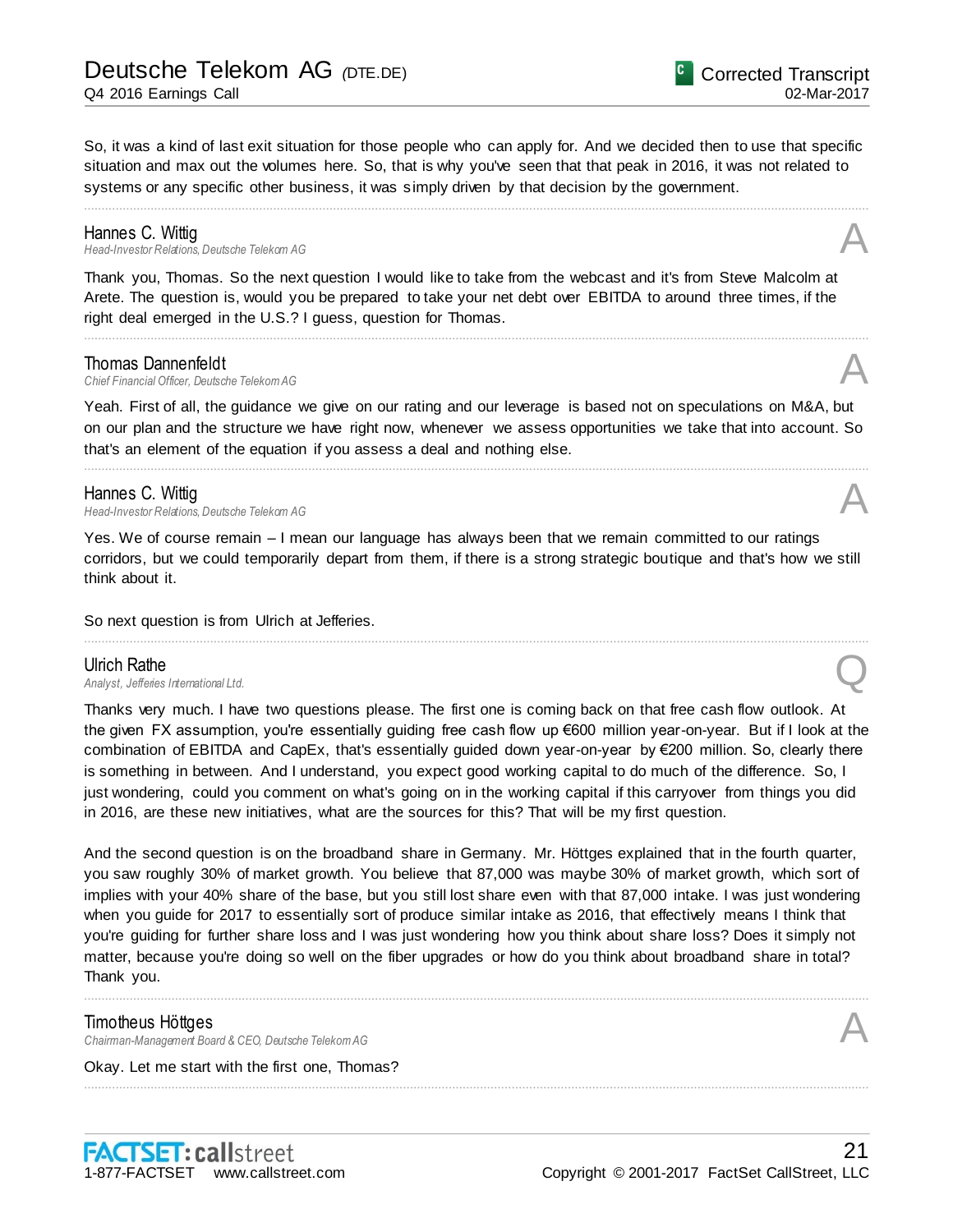$\overline{1}$ 

# **Thomas Dannenfeldt**<br>Chief Financial Officer. Deutsche Telekom AG *Chief Financial Officer, Deutsche Telekom AG* A

No, go ahead.

# **Timotheus** Höttges

*Chairman-Management Board & CEO, Deutsche Telekom AG*

Okay. So on the first one, I think when you look at our free cash flow equation going forward, I think you could also just look at the EBITDA and see that the EBITDA is going up and the free cash flow is going up by similar amount, of course, otherwise there are a lot of moving parts, so yes, we are investing more.

................................................................................................................................................................................................................................

And when you then look at working capital, it's important to appreciate that while we expect improvement in working capital next year, we still expect a working capital drag next year. We expect a continued working capital drag, although we think it will be lower than in 2016. 2016, it was particularly strong due to a very strong growth in the United States plus the shift in the commercial model towards leasing, which has also been somewhat a fac tor here. But the big picture is we grow free cash flow, because we grow EBITDA. And I think that's how what's the fairest way is of looking at it. At the same time, we are very happy that we can grow free cash flow while we invest more, and that will help us in the future.

................................................................................................................................................................................................................................

**Thomas Dannenfeldt**<br>Chief Financial Officer, Deutsche Telekom AG *Chief Financial Officer, Deutsche Telekom AG* A

And on the broadband share in Germany, first of all, last year was a kind of two very different half of years we had, first half was mobile dominated and fixed line wasn't very strong, whereas we improved significantly dynamics in the second half of the year, and we'll keep going. The guidance we have given in total numbers, meaning the similar amounts like we've seen this year, is obviously dependent on what the total market size will be.

So the clear message is, we'll go for 40%, and if the market – whatever the market size is, so now we can think about what the market size is, but the clear message is, we're going to go for our fair share, we're going to use the momentum. We have right now customer loves our product, and we go for it. And if that means, there needs to be a higher number in 2017, because the market is a little bit larger, we go for a higher number.

................................................................................................................................................................................................................................

### Hannes C. Wittig

*Head-Investor Relations, Deutsche Telekom AG* A

Thank you, Thomas. And next, I would like to have a question from Fred at the Bank of America Merrill Lynch.

................................................................................................................................................................................................................................

# Frederic Boulan

*Analyst, Bank of America Merrill Lynch* Q

Hi, good afternoon. Thanks for taking the question. I'm going to try a follow-up on the U.S. before moving on. So firstly, you've moved away from your self-funding strategy last year, just trying to understand whether you'd consider going a bit beyond that and increase your commitment to the U.S.?

And then secondly, you talked a lot about 5G in Barcelona, if you could share a little bit with us your thoughts on the impact on your network, what kind of CapEx can we think about, and whether you think BT will be better positioned versus mobile only provider or incumbents in general versus mobile, whether you will also access to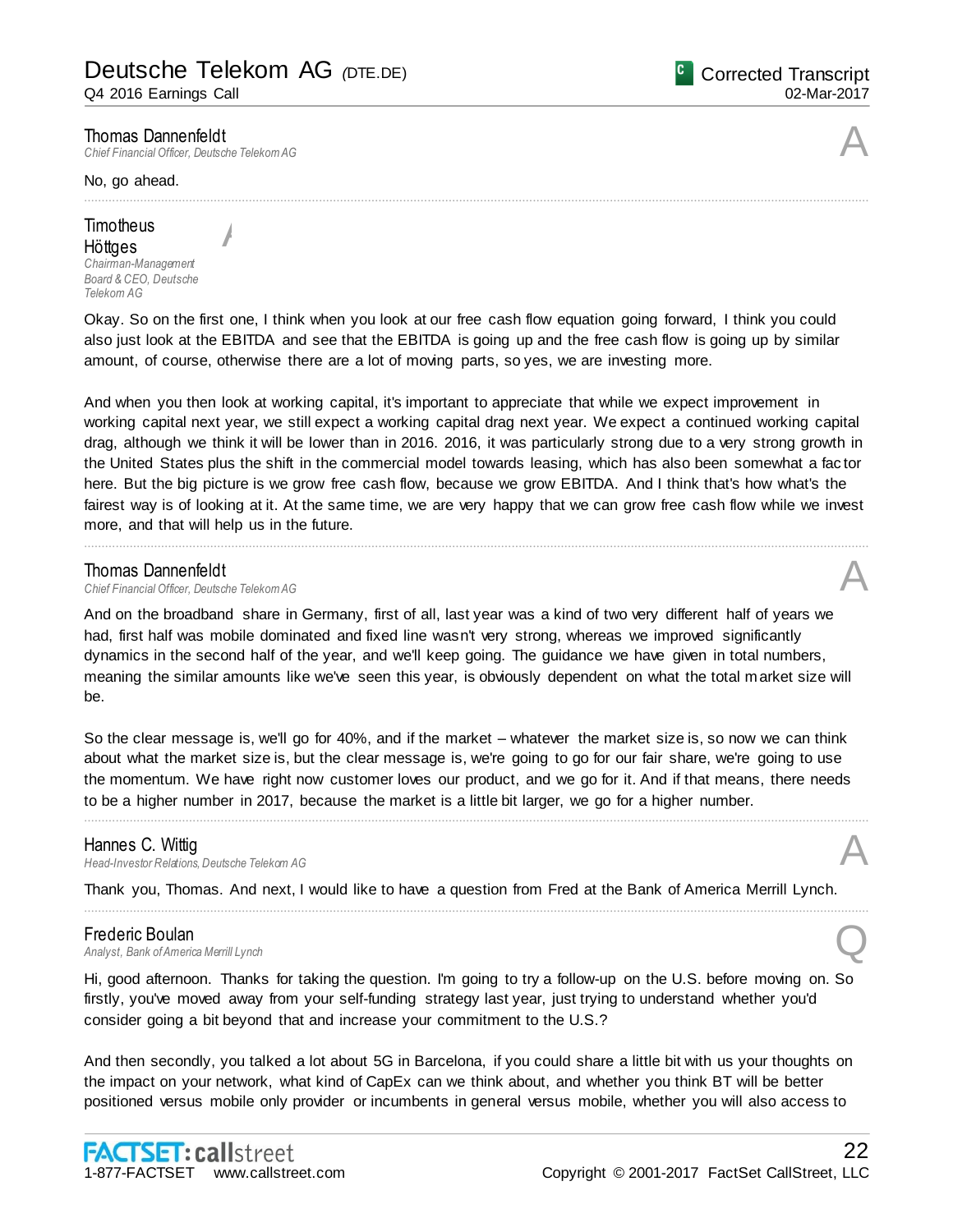## Q4 2016 Earnings Call

third-parties and therefore as you suggested a bit before, which will limit your ability to differentiate? Thank you very much.

................................................................................................................................................................................................................................

**Thomas Dannenfeldt**<br>Chief Financial Officer. Deutsche Telekom AG *Chief Financial Officer, Deutsche Telekom AG* A

So, first of all, I'm going to start on the U.S., Fred, this is Thomas. I guess, yes moving away from self-funding last year was a clear commitment and an increase of commitment to the U.S. for good reasons. When we started the journey, it was highly cash flow negative, and after we've seen that, the business has developed well and it was in a good territory. We decided to move away from the self-funding.

As you know that, it does not mean that we completely it by 100%, but by a larger extent are willing to support the U.S. We're doing that always at arm's length perspective to ensure that the minority rights are covered well, but yes, for sure it means an increased commitment to the U.S. what we've seen and shown last year. And as I said, we like the development of the business. We see there is a standalone path and that's fantastic.

................................................................................................................................................................................................................................

# Timotheus Höttges

*Chairman-Management Board & CEO, Deutsche Telekom AG* A

It's good doing it this way for the group and for the U.S. Now, that said on 5G, Fred, it was quite impressive to see that a lot of, let's say, practical things happening in this new technology. And Deutsche Telekom has been always part of the leading telcos in the world on developing technologies. For instance, Bruno Jacobfeuerborn was heading the 5G-PPP Standardization Committee for that one.

Last year, we have announced the strategic partnership with SK Telecom, and the intention behind was that we are strengthening the skills on 5G deployment, because SK is definitely one of the first in the world going to be launching 5G, because 2018 for the Olympic Games, they want to have a showcase for the worldwide community.

We have been quite proud of showing a lot of [ph] loud (01:27:02) around slicing and around guaranteed latencies and guaranteed quality classes in the network, and we have been able to launch worldwide NarrowBand IoT service at the booth in Barcelona.

That said, you see that Deutsche Telekom and its communities working on a lot of things. The big drive tests in Germany at the autobahns in Bavaria is empowered by Deutsche Telekom. So, I can tell you, if it comes to the perception, I would say we are definitely leading the game here in our markets where we're operating, and I see that as a differentiator definitely [indiscernible] (01:27:49).

We will not release any numbers at that point in time. It's too early to say how this rollout is playing into the CapEx envelope, which we foresee. So it is part of the current planning of what we have, so nothing to worry that we are coming up with suddenly an increase or whatsoever. We have our envelope, we are investing more than our competition is doing, thank you for supporting all of us for the strategy, I think it paid out in the U.S. where we've invested more than €20 billion into the LTE infrastructure over the years, now we have a high level pilot work with Verizon dream and the second is true for Germany where we have invested heavily, now we're gaining the customers on the fiber side and we are leading in eight out of our markets on the [indiscernible] (01:28:39) drive tests in the Eastern European rim as well. So I think that's the right thing going on and give us some trust and some confidence that we are doing this as well in the 5G environment.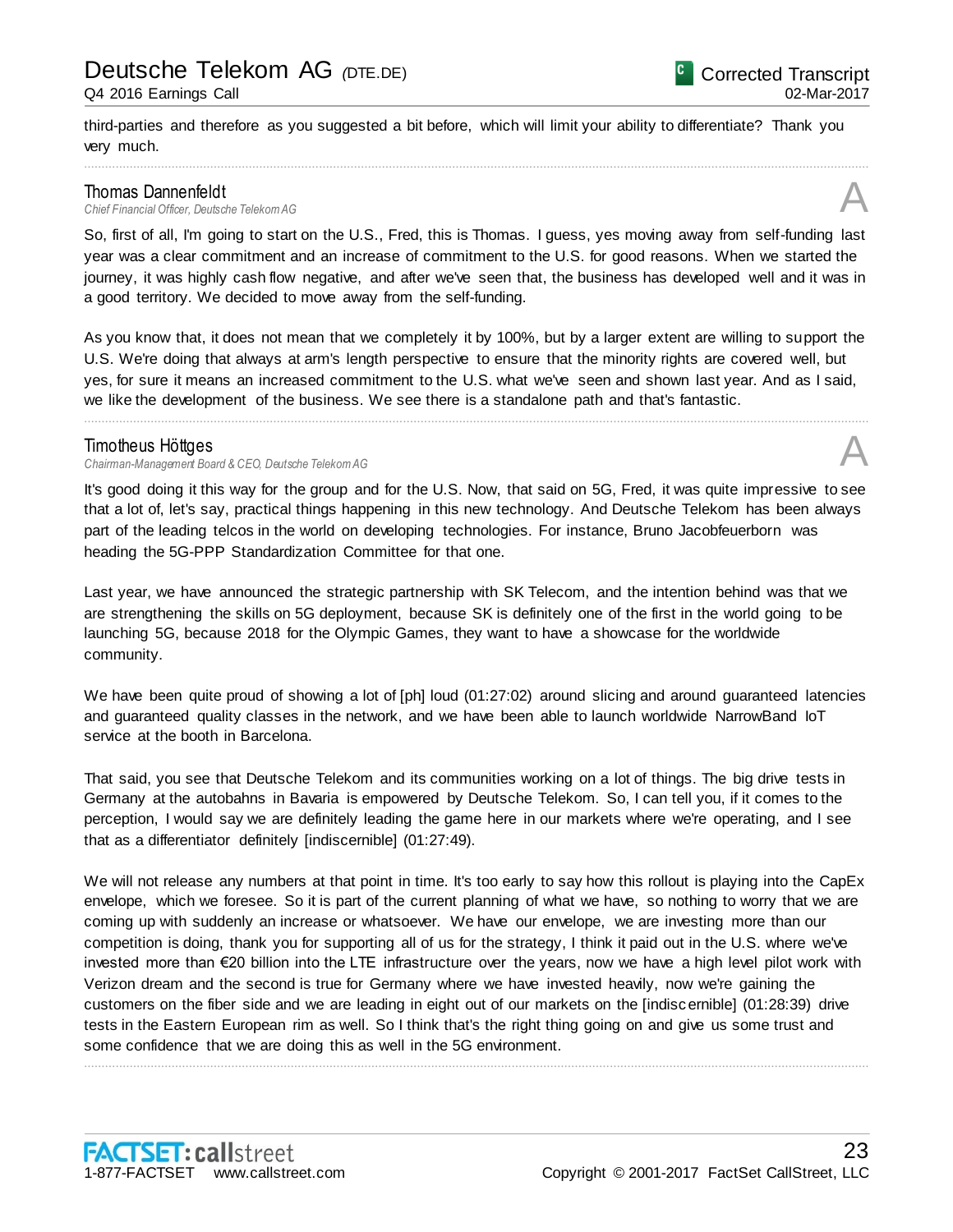**Thomas Dannenfeldt**<br>Chief Financial Officer. Deutsche Telekom AG *Chief Financial Officer, Deutsche Telekom AG* A

Maybe I'll add a few words also on the backhauling side, if your question was related to backhauling. What we're doing already in 4G is, we're offering backhauling services for our competitors, this is not about monopoly situation, this is quite simple, as long as we have good commercial conditions in pricing, and not regulation telling us how we have to price our products, it's quite easy. There is nothing wrong with partly sharing your infrastructure with competition and gaining advantages from it.

The other way around, it creates additional margins. And you always need to be careful, that's what we're doing, and it's to be one or two steps ahead of competition, but there is nothing wrong with also partly sharing the infrastructure. As we do it in 4G for fiber base backhauling with the competition as well.

................................................................................................................................................................................................................................

................................................................................................................................................................................................................................

**Hannes C. Wittig**<br>Head-Investor Relations, Deutsche Telekom AG *Head-Investor Relations, Deutsche Telekom AG* A

Thank you, Thomas. So next, I would like Mathieu from Barclays to ask his question. Mathieu?

## Mathieu Robilliard

*Analyst, Barclays Capital Securities Ltd.* Q

Yes. Good afternoon. Thank you. First, in terms of German EBITDA, so you're guiding for growth. Could you maybe give us a little bit of granularity into the pluses and minuses driving that growth? How much could it be for revenues or is it almost nothing? What is related to employees or structural costs, et cetera, et cetera? So that's the first one.

And the second one, quickly on FCF, lots of questions. In the past you have given some granularity in terms of what are the elements that drive the FCF. So maybe if you could share that with us for 2017 in terms of, for example, restructuring cost that you anticipate at this time, and maybe some of the other items? Thanks.

................................................................................................................................................................................................................................

### Thomas Dannenfeldt

*Chief Financial Officer, Deutsche Telekom AG* A

This is Thomas, Mathieu. First of all, on the German EBITDA, there is, basically, it [ph] varies (01:30:39) bits and pieces. One is, on the revenue side, you've seen we guided our CAGR we've given for [ph] four (01:30:45) years was slightly above 0 plus 0.3%. We are at minus 0.3%, so there will be a little bit of contribution from revenue side.

But, don't forget, I mentioned that a minute ago we had a peak in our personnel restructuring costs in 2016, that is obviously also driving the OpEx downwards and then giving us room to maneuver on the OpEx side. So there is a contribution by less personnel costs driven by restructuring we've done last year, and those components add up altogether to the growth we guided in the German EBITDA side.

And the second question was? On the free cash flow – restructuring costs. First of all, on the restructuring costs, we will see because in talking to about the free cash flow, there is always a difference between restructuring EBITDA and cash. On the cash side, we will see a decline of €200 million to €300 million in this year versus last year on the cash related restructuring costs. And then more granularity maybe the tax, the interest and – what I have forgotten tax interest.

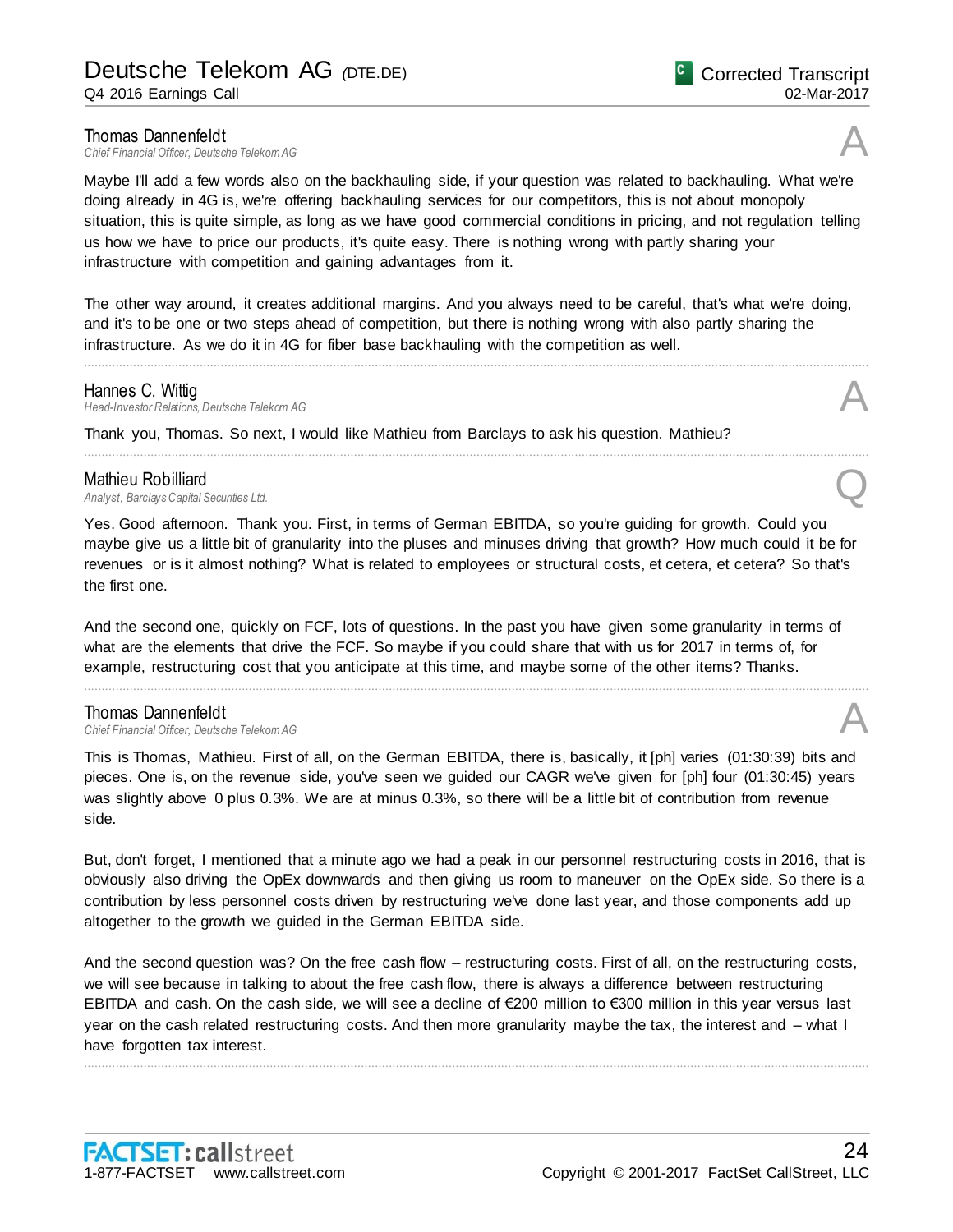**Mathieu Robilliard**<br>Analyst, Barclays Capital Securities Ltd. *Analyst, Barclays Capital Securities Ltd.* Q

### Receivables.

**Thomas Dannenfeldt**<br>Chief Financial Officer. Deutsche Telekom AG *Chief Financial Officer, Deutsche Telekom AG* A

No [indiscernible] (01:32:07) working capitals. Yeah, that is, so if you go interest tax and the [indiscernible] (01:32:12) wash, so the main driver here is the plus €800 million we have on the EBITDA. And Tim, do you want to tell me something? It's the €800 million on the EBITDA and the lower restructuring costs.

................................................................................................................................................................................................................................

................................................................................................................................................................................................................................

### Timotheus Höttges

**Chairman-Management Board & CEO, Deutsche Telekom AG** 

Look, Thomas, it's so great, as a former CFO to help you out here in these numbers for the first time in this time. €22.2 billion is the adjusted EBITDA, minus €12 billion is the CapEx, minus interest taxes and received dividends are of minus €2.7 billion. Then we have working capital of minus €0.4 billion and then we have special factors on cash, which is minus €1.6 billion makes the number of €5.5 billion.

................................................................................................................................................................................................................................

................................................................................................................................................................................................................................

**Mathieu Robilliard**<br>Analyst, Barclays Capital Securities Ltd. *Analyst, Barclays Capital Securities Ltd.* Q

Unbelievable.

**Hannes C. Wittig**<br>Head-Investor Relations, Deutsche Telekom AG *Head-Investor Relations, Deutsche Telekom AG* A

Okay. It's good to have two highly competent leaders for this business and now we have two more questions and the first one is from Andrew at Goldman. ................................................................................................................................................................................................................................

# Andrew Lee

*Analyst, Goldman Sachs International* Q

Yeah. Thanks for taking my questions and sorry if this is flogging a dead horse on U.S. So I just wanted to ask a strategic question in terms of the challenges that you might face in this market. I mean, let's say the M&A has been announced over the past few months were to be approved. It's a clear shift towards convergence and with 5G seemingly coming quicker according to the Mobile World Congress feedback. How does that impact your view on your position as a kingmaker asset, the important of being convergence to you and the timeline in which you have to make a decision on what you do there?

And then just secondly on the B2B side again, it's been asked a lot, but I just wanted to ask a kind of fundamental question on T-Systems or BTs, B2B operations, or just fundamentally these assets, very difficult for us to analyze?

And in the past, it looks like there have been low barriers to entry, low marginal cost to entry from your competitors and therefore lot of pricing pressure. As we move into this new cloud on ICT platform base world as you mentioned, it looks a little bit like, the software-as-a-service and platform-as-a-service revenues can be done by many other players. So, why isn't that a more difficult setup for growth and hence as much if not more pressure on the top line that means, you're just going to have to slash cost to stand still. Any help in how you think about this structure it will be really useful? Thank you.



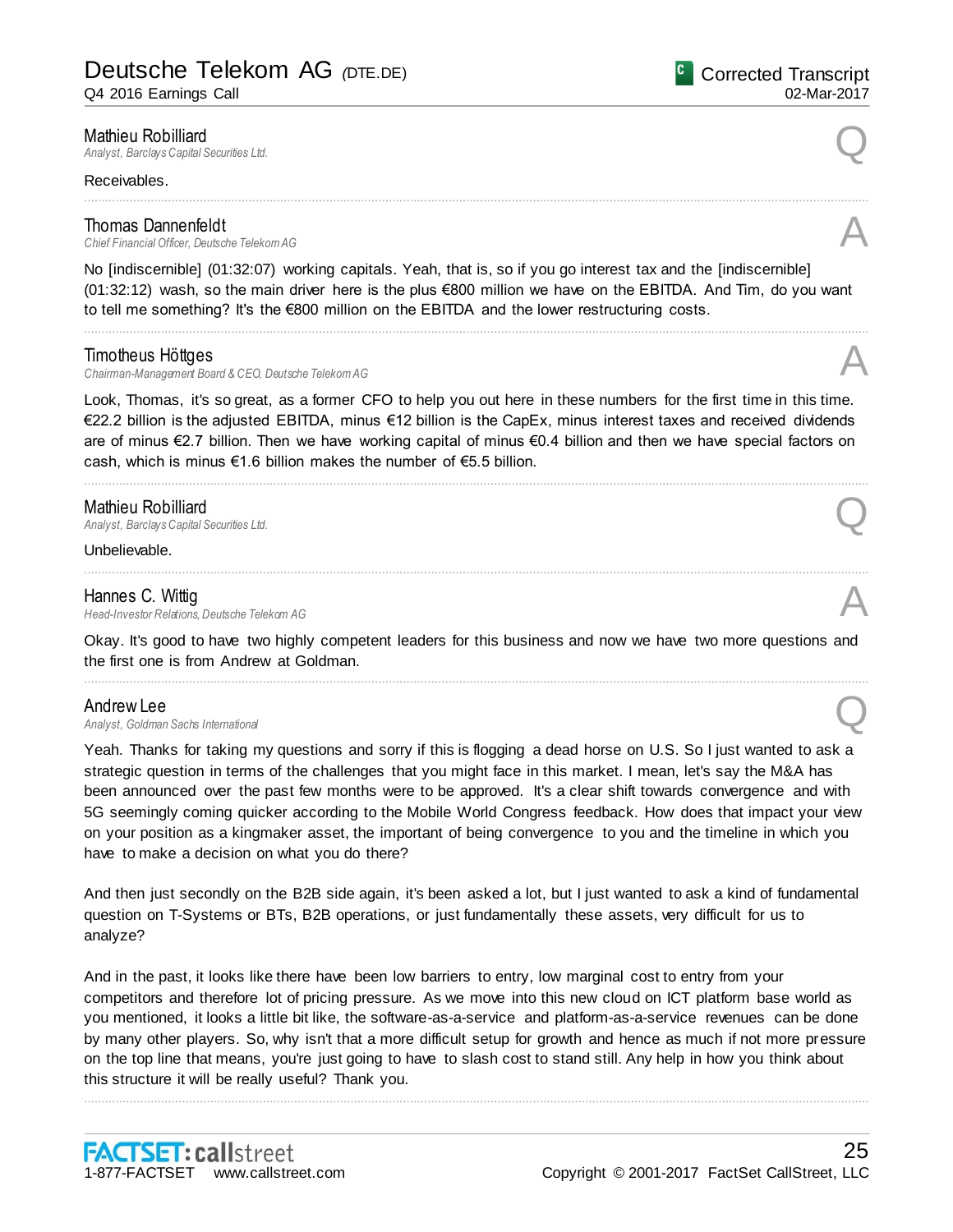## Timotheus Höttges

**Chairman-Management Board & CEO, Deutsche Telekom AG** 

Look, first it would be an understatement to say that we are delighted with the T-Mobile U.S. standalone performance and the execution which is taking place with all the money which we've invested there. We have created here just over the last few years a unique position, and it's not so easy to just copy that as you have seen out of the developments. Along the way, there were many decisions for us to take, and I think we were always so far right, what we did and what we didn't consider. There were offers in the market from some French guys and alike, remember, where we did the right thing of just ignoring it.

Now, there is something in your question which I cannot at least confirm that there is a clear tendency towards convergence. Look, I'm the biggest fan of convergence, and we are driving convergence very, very intensively, but I do not see that in the U.S. market yet. So, maybe I'm missing something, but so far it has been consideration of cable operators. To cable, it has been cable to content, or mobile-to-mobile, but I haven't seen, let's say, a fixed mobile converged [ph] tendencies here (01:36:12).

Now, that said, if this tendency is there, might be good for consideration. Look, we have created a business which has a lot of organic and unorganic opportunity in this environment. We have created huge opportunities. And for us, there's no rush, there's no need to rush into anything to do something. We will evaluate any opportunity now from a position of strength, and our primary goal is to create even more value of our shareholders. The value we have created since 2013 is just \$25 billion, only to give you the magnitude of this 400% increase, and I hope we have even some trust to do and consider the right things here.

................................................................................................................................................................................................................................

**Thomas Dannenfeldt**<br>Chief Financial Officer, Deutsche Telekom AG *Chief Financial Officer, Deutsche Telekom AG* A

Yeah. And a few words on the B2B side question on our thinking. I guess, first of all, I think, we need to be careful in terms of comparing T-Systems and BT Global Service in terms of – this is the same box. We're talking about it's not. Where we basically struggle was in terms of profitability is the IT outsourcing business to a huge extent, and especially if you look at the Q4 impact you've seen and the lack of scale in the telco side and that's exactly not where BT Global Services lacks. They – I guess, they – and you've seen that by the deal which was or the cooperation which was announced yesterday that they are looking for our – the value we can add in that partnership on SAP cloud services, meaning IT. They don't have that in that extent and we are using more there better available worldwide telco infrastructure.

So it is not like the same issues here, it's different. But in principle what I can tell you is, moving away from IT outsourcing basically means you take over a complex legacy IT infrastructure of a big company and you restructure it. And obviously, whenever you do that, you have a big risk because it's a big – very specific legacy based deal you have and that's different to a cloud service you build up in a very lean way, the way we build it up is very much along with partners and partnerships we're doing and what we basically do in here is, we use the best partners we can get in there and combine that with all of the strengths.

So talking about a German cloud doesn't mean there is a specific level of trust we have for the business customers, not only here in Germany, but in a wider scale here, creating that perfect set-up of the ingredients we can bring in and partners can bring in without creating huge risk profiles in that business and without creating another type of legacy. That is what we are aiming for. And what is working already well, Tim mentioned that that, for instance, mark to book bill is one example of that German cloud-based thing, we're expanding it because there is demand and so we're going to go there.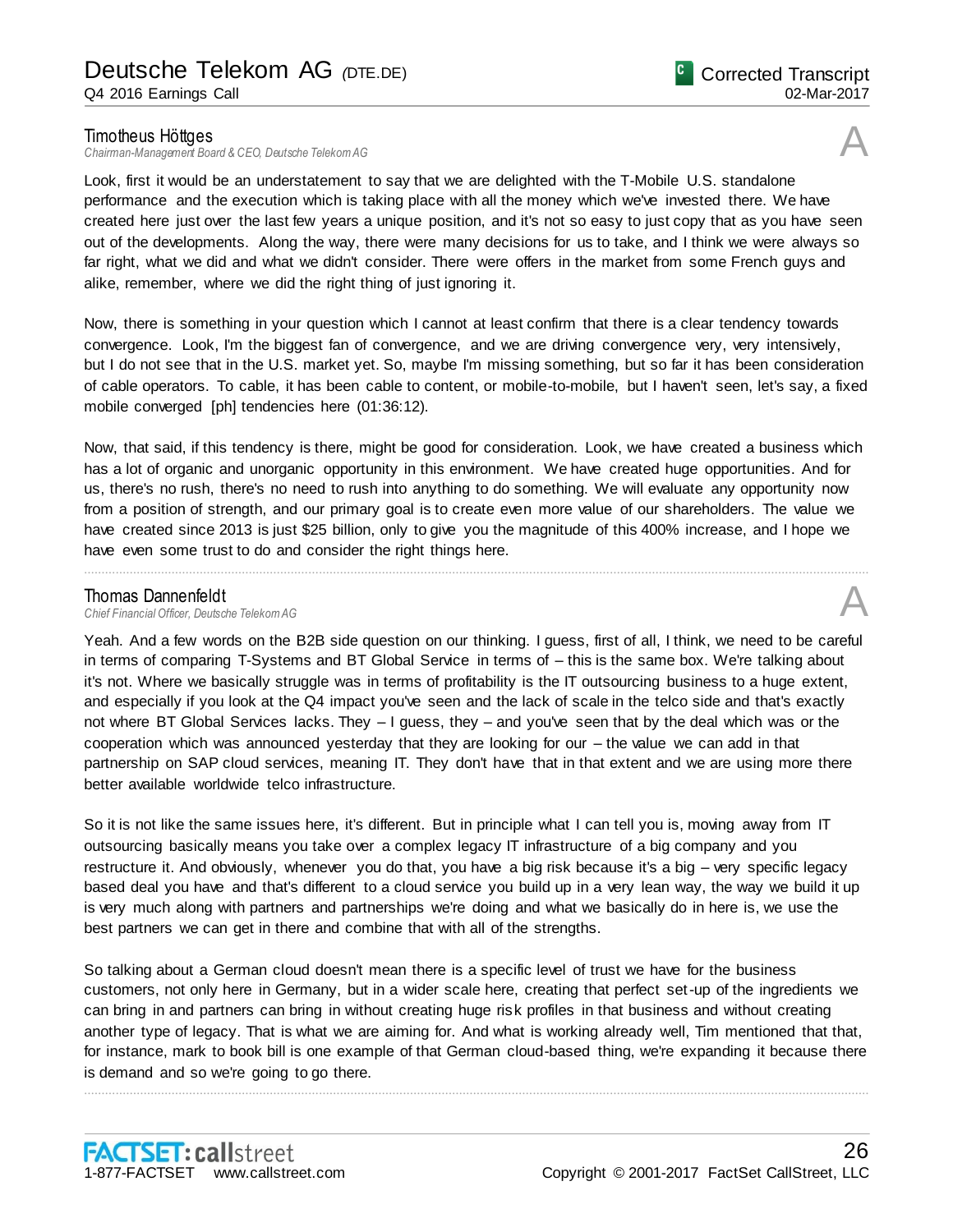Q4 2016 Earnings Call

**Hannes C. Wittig**<br>Head-Investor Relations, Deutsche Telekom AG *Head-Investor Relations, Deutsche Telekom AG* A

Excellent. So the last question for today is from Justin at Credit Suisse.

**Justin Funnell**<br>Analyst, Credit Suisse Securities (Europe) Ltd. *Analyst, Credit Suisse Securities (Europe) Ltd.* Q

Thanks, Hannes. Yeah, I mean, it's an another sort of way of trying to get a bit more color on your thinking in the U.S. So just thinking about the 2.5 gigahertz band that Sprint has. Obviously, they've got a very wide band there with some technologies being announced that was in theory made that band more valuable. But it creates not a band that's been used very much in Europe, even though most operators have already got it. Is there any thinking you can share about how you think about that spectrum band, how vulnerable is it?

And then secondly, you show the uptake of MagentaEINS on your customer base. You've got pretty reasonable uptake on your contract, mobile contract base, but only 15% on your broadband business. I just – I mean, it looks like you're sort of selling it to your existing mobile base rather than using it as a acquisition tool. Is that right? And could you actually get to a point we start to use it as an acquisition tool at some point in the mobile market? Thank you.

................................................................................................................................................................................................................................

## Timotheus Höttges

*Chairman-Management Board & CEO, Deutsche Telekom AG* A

Look, Sprint is clearly making its own strategic and technology choices, and is working to make its network more competitive. So some of these bets may work out, others maybe not. So that's definitely something else than what the industry does and what we are doing. And then when it comes to us, we think we will materially benefit from the investments in spectrum in a network that we have consistently made over the last years.

Just think of our low band spectrum, 5x4MIMO, think about VoLTE, SingleRAN, we are a global industry leader and we have always been able to drive the tangible network improvements which we developed across the globe as well in the U.S. So, look, if you would ask me, this is helping maybe Sprint to become a denser network, fine for them. But we have already built this dense network and these guys are investing, I think, something like €2.5 billion while we are investing significantly more and not only in one year. So it's two time higher and therefore our network is definitely not only better, it is even more common. So, let's see how that is common to their strategy, it's not our strategy and I should not comment on that.

................................................................................................................................................................................................................................

**Thomas Dannenfeldt**<br>Chief Financial Officer, Deutsche Telekom AG *Chief Financial Officer, Deutsche Telekom AG* A

Yeah. And Justin, on your question on MagentaEINS, I think what we've seen there and what we see there is basically what we have expected meaning that the mobile contract customer share in MagentaEINS bundles is higher than the fixed line side for various reasons. Number one, please – what I'd like to do is, remind ourselves that in 2010, when we merged the fixed line in the mobile side in Germany, we started with cross -selling, which is kind of pre-phase of MagentaEINS product and we've seen exactly the same dynamics. Obviously, mobile is ramping up much faster and is growing faster in terms of the adoption rate for various reasons. Number one is, you have various SIM cards in a household, but you have one access on a fixed line side normally. Some people have two, but normally have one. That's not true for the mobile side. And then switching on mobile is, so to say, the exit-oriented barrier is lower. So there is a fast adoption rate in there. So what we've seen from 2010 to 2015 when we did cross selling, but no converged products was exactly that kind of dynamics. I think it's natural that fixed line is somehow lagging behind. But on the other hand, you're right, it's an opportunity looking forward.

................................................................................................................................................................................................................................